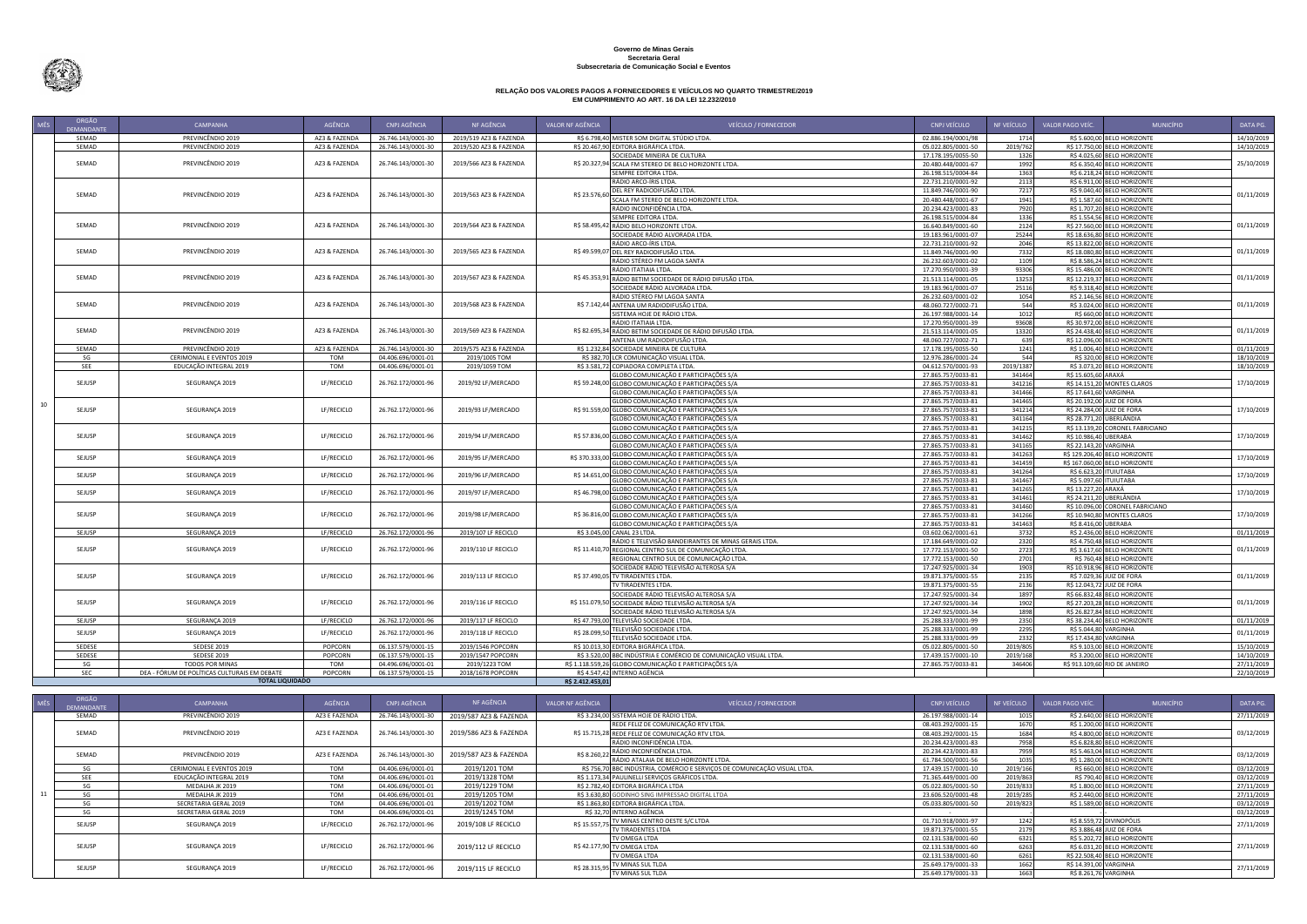|               |                             |               |                    |                        | TELEVISÃO SOCIEDADE LTDA.                                                             | 25.288.333/0001-99<br>2334                              | R\$ 130.868.40 BELO HORIZONTE                        |                                                                                                                                          |
|---------------|-----------------------------|---------------|--------------------|------------------------|---------------------------------------------------------------------------------------|---------------------------------------------------------|------------------------------------------------------|------------------------------------------------------------------------------------------------------------------------------------------|
| SEJUSP        | SEGURANÇA 2019              | LF/RECICLO    | 26.762.172/0001-96 | 2019/120 LF RECICLO    | R\$ 263.445,75 TELEVISÃO SOCIEDADE LTDA.                                              | 25.288.333/0001-99<br>2296                              | R\$ 35.041,20 BELO HORIZONTE                         | 27/11/2019                                                                                                                               |
|               |                             |               |                    |                        | TELEVISÃO SOCIEDADE LTDA.                                                             | 25.288.333/0001-99<br>2333                              | R\$44.847,00 BELO HORIZONTE                          |                                                                                                                                          |
|               |                             |               |                    |                        |                                                                                       | 2294                                                    |                                                      |                                                                                                                                          |
|               |                             |               |                    |                        | TELEVISÃO SOCIEDADE LTDA.                                                             | 25.288.333/0001-99                                      | R\$ 14.836,80 UBERLÂNDIA                             |                                                                                                                                          |
| SEJUSP        | SEGURANÇA 2019              | LF/RECICLO    | 26.762.172/0001-96 | 2019/121 LF RECICLO    | R\$ 41.836,50 TELEVISÃO SOCIEDADE LTDA.                                               | 2331<br>25.288.333/0001-99                              | R\$ 14.312,40 GOVERNADOR VALADARES                   | 27/11/2019                                                                                                                               |
|               |                             |               |                    |                        | TELEVISÃO SOCIEDADE LTDA.                                                             | 25.288.333/0001-99<br>229                               | R\$ 4.320,00 GOVERNADOR VALADARES                    |                                                                                                                                          |
| SEJUSP        | SEGURANÇA 2019              | LF/RECICLO    | 26.762.172/0001-96 | 2019/122 LF RECICLO    | R\$ 14.414,40 DIARIO DO COMERCIO EMPRESA JORNALISTICA LTDA                            | 17.279.068/0001-54<br>2019/2103                         | R\$ 11.531,52 BELO HORIZONTE                         | 27/11/2019                                                                                                                               |
| SEJUSP        | SEGURANÇA 2019              | LF/RECICLO    | 26.762.172/0001-96 | 2019/126 LF RECICLO    | R\$ 9.742,41 HAP COMUNICAÇÃO EMPRESARIAL LTDA                                         | 05.346.096/0001-68<br>1499                              | R\$ 7.793,93 BELO HORIZONTE                          | 27/11/2020                                                                                                                               |
| SEJUSP        | SEGURANÇA 2019              | LF/RECICLO    | 26.762.172/0001-96 | 2019/109 LF RECICLO    | R\$ 38.888,50 RÁDIO E TELEVISÃO BANDEIRANTES DE MINAS GERAIS LTDA.                    | 2321<br>17.184.649/0001-02                              | R\$ 22.653,60 BELO HORIZONTE                         | 03/12/2019                                                                                                                               |
|               |                             |               |                    |                        | RÁDIO E TELEVISÃO BANDEIRANTES DE MINAS GERAIS LTDA.                                  | 17.184.649/0001-02<br>2379                              | R\$ 8.457,20 BELO HORIZONTE                          |                                                                                                                                          |
|               |                             |               |                    |                        | GLOBO COMUNICAÇÃO E PARTICIPAÇÕES S/A                                                 | 27.865.757/0033-81<br>346956                            | R\$ 2.556,80 MONTES CLAROS                           |                                                                                                                                          |
| <b>SEJUSP</b> | SEGURANÇA 2019              | LF/RECICLO    | 26.762.172/0001-96 | 2019/192 LF RECICLO    | R\$ 13.220,00 GLOBO COMUNICAÇÃO E PARTICIPAÇÕES S/A                                   | 27.865.757/0033-81<br>347188                            | R\$ 3.476,00 VARGINHA                                | 03/12/2019                                                                                                                               |
|               |                             |               |                    |                        | GLOBO COMUNICAÇÃO E PARTICIPAÇÕES S/A                                                 | 27.865.757/0033-81<br>347686                            | R\$ 4.543,20 UBERLÂNDIA                              |                                                                                                                                          |
|               |                             |               |                    |                        | GLOBO COMUNICAÇÃO E PARTICIPAÇÕES S/A                                                 | 27.865.757/0033-81<br>347190                            | R\$ 1.682,40 UBERABA                                 |                                                                                                                                          |
| SEJUSP        | SEGURANÇA 2019              | LF/RECICLO    | 26.762.172/0001-96 | 2019/200 LF RECICLO    | R\$ 35.171,00 GLOBO COMUNICAÇÃO E PARTICIPAÇÕES S/A                                   | 27.865.757/0026-52<br>10984                             | R\$ 25.114,40 BELO HORIZONTE                         | 04/12/2019                                                                                                                               |
|               |                             |               |                    |                        |                                                                                       |                                                         |                                                      |                                                                                                                                          |
|               |                             |               |                    |                        | GLOBO COMUNICAÇÃO E PARTICIPAÇÕES S/A                                                 | 27.865.757/0033-81<br>347192                            | R\$ 2.340,00 ARAXÁ                                   |                                                                                                                                          |
|               |                             |               |                    |                        | GLOBO COMUNICAÇÃO E PARTICIPAÇÕES S/A                                                 | 27.865.757/0033-81<br>347191                            | R\$ 1.006,40 ITUIUTABA                               |                                                                                                                                          |
| SEJUSP        | SEGURANÇA 2019              | LF/RECICLO    | 26.762.172/0001-96 | 2019/193 LF RECICLO    | R\$ 8.409,00 GLOBO COMUNICAÇÃO E PARTICIPAÇÕES S/A                                    | 27.865.757/0033-81<br>347189                            | R\$ 3.624,00 JUIZ DE FORA                            | 03/12/2019                                                                                                                               |
|               |                             |               |                    |                        | GLOBO COMUNICAÇÃO E PARTICIPAÇÕES S/A                                                 | 347187<br>27.865.757/0033-81                            | R\$ 2.096,80 CORONEL FABRICIANO                      |                                                                                                                                          |
| SEJUSP        | SEGURANÇA 2019              | LF/RECICLO    | 26.762.172/0001-96 | 2019/197 LF RECICLO    | R\$ 3.240,00 FUNDAÇÃO VILA RICA DE RÁDIO E TELEVISÃO EDUCATIVA                        | 04.706.442/0001-09<br>180                               | R\$ 2.592,00 BELO HORIZONTE                          | 03/12/2019                                                                                                                               |
| SEJUSP        | SEGURANÇA 2019              | LF/RECICLO    | 26.762.172/0001-96 | 2019/195 LF RECICLO    | R\$ 6.692,40 BELO HORIZONTE GRÁFICA E EDITORA LTDA.                                   | 2019/11<br>25.736.463/0001-47                           | R\$ 5.353,92 BELO HORIZONTE                          | 03/12/2019                                                                                                                               |
| SEJUSP        | SEGURANÇA 2019              | LF/RECICLO    | 26.762.172/0001-96 | 2019/219 LF RECICLO    | RÁDIO ATALAIA DE BELO HORIZONTE LTDA.<br>R\$ 2.600,00                                 | 1042<br>61.784.500/0001-56                              | R\$ 768,00 BELO HORIZONTE                            | 03/12/2019                                                                                                                               |
|               |                             |               |                    |                        | RÁDIO ATALAIA DE BELO HORIZONTE LTDA                                                  | 61.784.500/0001-56<br>1039                              | R\$ 1.312,00 BELO HORIZONTE                          |                                                                                                                                          |
|               |                             |               |                    |                        | R\$ 27.655,20 RÁDIO ITATIAIA LTDA.                                                    | 17.270.950/0001-39<br>93669                             | R\$ 14.866,56 BELO HORIZONTE                         |                                                                                                                                          |
| SEJUSP        | SEGURANÇA 2019              | LF/RECICLO    | 26.762.172/0001-96 | 2019/223 LF RECICLO    | ANTENA UM RADIODIFUSÃO LTDA.                                                          | 48.060.727/0002-71<br>650                               | R\$ 7.257,60 BELO HORIZONTE                          | 03/12/2019                                                                                                                               |
|               |                             |               |                    |                        | R\$ 9.218,88 RÁDIO INCONFIDÊNCIA LTDA.                                                | 20.234.423/0001-83<br>7954                              | R\$ 3.277,82 BELO HORIZONTE                          |                                                                                                                                          |
| SEJUSP        | SEGURANÇA 2019              | LF/RECICLO    | 26.762.172/0001-96 | 2019/224 LF RECICLO    | RÁDIO INCONFIDÊNCIA LTDA.                                                             | 20.234.423/0001-83<br>7966                              | R\$ 4.097,28 BELO HORIZONTE                          | 03/12/2019                                                                                                                               |
|               |                             |               |                    |                        |                                                                                       |                                                         |                                                      |                                                                                                                                          |
| SEJUSP        | SEGURANÇA 2019              | LF/RECICLO    | 26.762.172/0001-96 | 2019/225 LF RECICLO    | R\$ 5.362,50 SISTEMA HOJE DE RÁDIO LTDA.                                              | 26.197.988/0001-14<br>1017                              | R\$ 2.706,00 BELO HORIZONTE                          | 03/12/2019                                                                                                                               |
|               |                             |               |                    |                        | SISTEMA HOJE DE RÁDIO LTDA                                                            | 1022<br>26.197.988/0001-14                              | R\$ 1.584,00 BELO HORIZONTE                          |                                                                                                                                          |
|               |                             |               |                    |                        | RÁDIO BETIM SOCIEDADE DE RADIODIFUSÃO LTDA.                                           | 13323<br>21.513.114/0001-05                             | R\$ 20.039,75 BELO HORIZONTE                         |                                                                                                                                          |
| SEJUSP        | SEGURANÇA 2019              | LF/RECICLO    | 26.762.172/0001-96 | 2019/218 LF RECICLO    | R\$ 40.798,61 RÁDIO INCONFIDÊNCIA LTDA.                                               | 20.234.423/0001-83<br>7952                              | R\$ 6.999,52 BELO HORIZONTE                          | 03/12/2019                                                                                                                               |
|               |                             |               |                    |                        | RÁDIO INCONFIDÊNCIA LTDA.                                                             | 7953<br>20.234.423/0001-83                              | R\$ 5.599,62 BELO HORIZONTE                          |                                                                                                                                          |
|               |                             |               |                    |                        | R\$ 11.781,90 FUNDAÇÃO TV CULTURAL E EDUCATIVA                                        | 21.229.281/0001-29<br>24/2019                           | R\$ 6.283,68 BELO HORIZONTE                          |                                                                                                                                          |
| SEJUSP        | SEGURANÇA 2019              | LF/RECICLO    | 26.762.172/0001-96 | 2019/222 LF RECICLO    | FUNDAÇÃO TV CULTURAL E EDUCATIVA                                                      | 21.229.281/0001-29<br>25/2019                           | R\$ 3.141,84 BELO HORIZONTE                          | 03/12/2019                                                                                                                               |
|               |                             |               |                    |                        | TELEVISÃO SOCIEDADE LTDA.                                                             | 25.288.333/0001-99<br>2351                              | R\$ 4.768,20 GOVERNADOR VALADARES                    |                                                                                                                                          |
| SEJUSP        | SEGURANÇA 2019              | LF/RECICLO    | 26.762.172/0001-96 | 2019/119 LF RECICLO    | R\$ 31.411,50 TELEVISÃO SOCIEDADE LTDA.                                               | 2352                                                    | R\$ 14.941,80 UBERLÂNDIA                             | 03/12/2019                                                                                                                               |
|               |                             |               |                    |                        |                                                                                       | 25.288.333/0001-99                                      |                                                      |                                                                                                                                          |
|               |                             |               |                    |                        | TELEVISÃO SOCIEDADE LTDA.                                                             | 2353<br>25.288.333/0001-99                              | R\$ 5.419,20 VARGINHA                                |                                                                                                                                          |
| SEJUSP        | SEGURANÇA 2019              | LF/RECICLO    | 26.762.172/0001-96 | 2019/194 LF RECICLO    | R\$ 8.899,80 TV MINAS CENTRO-OESTE LTDA                                               | 1251<br>01.710.918/0001-97                              | R\$ 2.498,60 DIVINÓPOLIS                             | 03/12/2019                                                                                                                               |
|               |                             |               |                    |                        | TV MINAS SUL LTDA.                                                                    | 25.649.179/0001-33<br>1688                              | R\$ 4.621,24 VARGINHA                                |                                                                                                                                          |
|               |                             |               |                    |                        | REDE VITORIOSA DE COMUNICAÇÃO LTDA.                                                   | 28835<br>03.521.447/0001-02                             | R\$ 6.392,88 ITUIUTABA                               |                                                                                                                                          |
| SEJUSP        | SEGURANÇA 2019              | LF/RECICLO    | 26.762.172/0001-96 | 2019/196 LF RECICLO    | R\$ 44.166,20 REDE VITORIOSA DE COMUNICAÇÃO LTDA.                                     | 03.521.447/0001-02<br>28837                             | R\$ 11.800,88 ITUIUTABA                              | 03/12/2019                                                                                                                               |
|               |                             |               |                    |                        | REDE VITORIOSA DE COMUNICAÇÃO LTDA.                                                   | 03.521.447/0001-02<br>38836                             | R\$ 17.139,20 ITUIUTABA                              |                                                                                                                                          |
|               |                             |               |                    |                        | RÁDIO ITATIAIA LTDA.                                                                  | 17.270.950/0001-39<br>93611                             | R\$ 25.397,04 BELO HORIZONTE                         |                                                                                                                                          |
| SG            | SEGURANÇA 2019              | LF/RECICLO    | 26.762.172/0001-96 | 2019/217 LF RECICLO    | R\$ 64.997,61 RÁDIO ARCO ÍRIS LTDA                                                    | 22.731.210/0001-92<br>2059                              | R\$ 11.334,26 BELO HORIZONTE                         | 03/12/2019                                                                                                                               |
|               |                             |               |                    |                        | SOCIEDADE RÁDIO ALVORADA LTDA.                                                        | 19.183.961/0001-07<br>25245                             | R\$ 15.266,79 BELO HORIZONTE                         |                                                                                                                                          |
| SEPLAG        | SEPLAG INSTITUCIONAL 2019   | TOM           | 04.406.696/0001-01 | 2019/1204 TOM          |                                                                                       | 24680<br>15.871.177/0001-30                             | R\$ 500,00 BELO HORIZONTE                            |                                                                                                                                          |
| SEPLAG        |                             |               |                    |                        | R\$ 525,00 PICTURE HOUSE PRODUÇÕES EIRELI                                             |                                                         |                                                      | 03/12/2019                                                                                                                               |
|               | SEPLAG INSTITUCIONAL 2019   | <b>TOM</b>    | 04.406.696/0001-01 | 2019/1203 TOM          | R\$ 2.055,10 F2 COMUNICAÇÃO VISUAL EIRELI                                             | 03.789.620/0001-40<br>2019/18                           | R\$ 1.798,00 BELO HORIZONTE                          | 03/12/2019                                                                                                                               |
|               |                             |               |                    |                        |                                                                                       |                                                         |                                                      |                                                                                                                                          |
| SEPLAG        | SEPLAG INSTITUCIONAL 2019   | TOM           | 04.406.696/0001-01 | 2019/1227 TOM          | R\$ 3.570,00 ARTES GRÁFICAS FORMATO LTDA.                                             | 2019/3565<br>42.914.408/0001-19                         | R\$ 3.245,45 BELO HORIZONTE                          | 03/12/2019                                                                                                                               |
| SES           | SAÚDE EM REDE 2019          | AZ3 E FAZENDA | 26.746.143/0001-30 | 2019/596 AZ3 & MERCADO | R\$ 176,22 LCR COMUNICAÇÃO VISUAL LTDA.                                               | 12.976.286/0001-24<br>592                               | R\$ 160,22 BELO HORIZONTE                            |                                                                                                                                          |
|               |                             |               |                    |                        |                                                                                       | 02.392.528/0001-89<br>7762                              | R\$ 408,00 MONTE CARMELO                             |                                                                                                                                          |
| SEE           | NOVO CURRICULO ENSINO MÉDIO | <b>TOM</b>    | 04.406.696/0001-01 | 2019/1230 TOM          | PRESENÇA SISTEMA DE COMUNICAÇÃO LTDA.                                                 |                                                         |                                                      |                                                                                                                                          |
|               |                             |               |                    |                        | R\$ 1.308,00 RÁDIO DIFUSORA BONDESPACHENSE LTDA.                                      | 18.810.341/0001-98<br>2019/205                          | R\$ 264,00 BOM DESPACHO                              |                                                                                                                                          |
|               |                             |               |                    |                        | JUVENTUDE FM LTDA.                                                                    | 21.188.750/0001-09<br>2019/246                          | R\$ 374,40 ALÉM PARAÍBA                              |                                                                                                                                          |
|               |                             |               |                    |                        | RÁDIO SÃO FRANCISCO LTDA.                                                             | 16834<br>25.205.683/0001-44                             | R\$ 480,00 MONTES CLAROS                             |                                                                                                                                          |
| SEE           | NOVO CURRICULO ENSINO MÉDIO | <b>TOM</b>    | 04.406.696/0001-01 | 2019/1233 TOM          | R\$ 1.536,00 PRESENÇA SISTEMA DE COMUNICAÇÃO LTDA.                                    | 7772<br>02.392.528/0001-89                              | R\$ 326,40 MONTE CARMELO                             |                                                                                                                                          |
|               |                             |               |                    |                        | RÁDIO TERRA DE MONTES CLAROS LTDA.                                                    | 18.942.540/0001-50<br>2118                              | R\$ 422,40 MONTES CLAROS                             |                                                                                                                                          |
|               |                             |               |                    |                        | RÁDIO ARCO ÍRIS LTDA.                                                                 | 2078<br>22.731.210/0001-92                              | R\$ 5.805,35 BELO HORIZONTE                          |                                                                                                                                          |
| SEE           | NOVO CURRICULO ENSINO MÉDIO | <b>TOM</b>    | 04.406.696/0001-01 | 2019/1217 TOM          |                                                                                       | 1140<br>26.232.603/0001-02                              | R\$ 3.219,83 BELO HORIZONTE                          |                                                                                                                                          |
|               |                             |               |                    |                        | R\$ 20.332,48 RÁDIO STÉREO FM LAGOA SANTA LTDA.<br>CAETÉ SISTEMA DE COMUNICAÇÃO LTDA. | 23.970.247/0001-36<br>1866                              | R\$ 4.680,00 BELO HORIZONTE                          | 03/12/2019                                                                                                                               |
|               |                             |               |                    |                        | RÁDIO INCONFIDÊNCIA LTDA.                                                             | 20.234.423/0001-83<br>7965                              | R\$ 2.560,00 BELO HORIZONTE                          |                                                                                                                                          |
|               |                             |               |                    |                        | RÁDIO ITATIAIA LTDA.                                                                  | 93653<br>17.270.950/0001-39                             | R\$ 13.008,24 BELO HORIZONTE                         |                                                                                                                                          |
| SEE           | NOVO CURRICULO ENSINO MÉDIO | TOM           | 04.406.696/0001-01 | 2019/1249 TOM          | R\$ 20.427,75<br>SCALA FM STÉREO DE BELO HORIZONTE LTDA.                              | 2002<br>20.480.448/0001-67                              | R\$ 3.333,96 BELO HORIZONTE                          |                                                                                                                                          |
|               |                             |               |                    |                        | RÁDIO BANDEIRANTES DE ARAGUARI LTDA.                                                  | 20.672.507/0001-07<br>9525                              | R\$ 672,00 ARAGUARI                                  |                                                                                                                                          |
| SEE           | NOVO CURRICULO ENSINO MÉDIO | <b>TOM</b>    | 04.406.696/0001-01 | 2019/1231 TOM          | R\$ 2.250,00 RÁDIO SÃO FRANCISCO LTDA.                                                | 16806<br>25.205.683/0001-44                             | R\$ 600,00 MONTES CLAROS                             | 03/12/2019                                                                                                                               |
|               |                             |               |                    |                        |                                                                                       | 18.942.540/0001-50<br>2114                              | R\$ 528,00 MONTES CLAROS                             |                                                                                                                                          |
|               |                             |               |                    |                        | RÁDIO TERRA DE MONTES CLAROS LTDA.<br>SOCIEDADE RÁDIO ALVORADA LTDA.                  | 25302<br>19.183.961/0001-07                             | R\$ 5.591,05 BELO HORIZONTE                          |                                                                                                                                          |
|               |                             | <b>TOM</b>    |                    |                        |                                                                                       |                                                         |                                                      |                                                                                                                                          |
| SEE           | NOVO CURRICULO ENSINO MÉDIO |               | 04.406.696/0001-01 | 2019/1218 TOM          | R\$ 12.464,38 SEMPRE EDITORA LTDA.                                                    | 26.198.515/0004-84<br>1390                              | R\$ 2.331,82 BELO HORIZONTE                          | 03/12/2019                                                                                                                               |
|               |                             |               |                    |                        | RÁDIO INCONFIDÊNCIA LTDA.                                                             | 20.234.423/0001-83<br>7957                              | R\$ 2.048,64 BELO HORIZONTE                          |                                                                                                                                          |
|               |                             |               |                    |                        | LT COSTA PINTO RADIODIFUSÃO LTDA.                                                     | 976/1<br>02.357.172/0001-42                             | R\$ 207,36 ITAJUBÁ                                   |                                                                                                                                          |
| SEE           | NOVO CURRICULO ENSINO MÉDIO | <b>TOM</b>    | 04.406.696/0001-01 | 2019/1336 TOM          | R\$ 1.078,80 RÁDIO IPÊLTDA.                                                           | 1287<br>02.363.891/0001-76                              | R\$ 326,40 ARCOS                                     |                                                                                                                                          |
|               |                             |               |                    |                        | RÁDIO STÉREO LIBERDADE FM LTDA.                                                       | 7767<br>22.243.588/0001-47                              | R\$ 329,28 PATOS DE MINAS                            |                                                                                                                                          |
|               |                             |               |                    |                        | SISTEMA FM DE RÁDIO LTDA.                                                             | 2019/340<br>17.211.954/0001-46                          | R\$ 384,00 FORMIGA                                   |                                                                                                                                          |
| SEE           | NOVO CURRICULO ENSINO MÉDIO | <b>TOM</b>    | 04.406.696/0001-01 | 2019/1337 TOM          | R\$ 1.725,00 GLOBAL COMUNICAÇÃO LTDA                                                  | 2572<br>25.705.492/0001-41                              | R\$ 480,00 FORMIGA                                   |                                                                                                                                          |
|               |                             |               |                    |                        | MULTISOM RÁDIO CATAGUASES LTDA.                                                       | 7132<br>19.525.336/0001-04                              | R\$ 516,00 CATAGUASES                                |                                                                                                                                          |
|               |                             |               |                    |                        | RÁDIO DIVINAL FM LTDA.                                                                | 1507<br>21.639.455/0002-02                              | R\$ 343,20 LAGOA DA PRATA                            |                                                                                                                                          |
| SEE           | NOVO CURRICULO ENSINO MÉDIO | TOM           | 04.406.696/0001-01 | 2019/1338 TOM          | R\$ 1.164,00 MULTISOM RÁDIO JORNAL LTDA.                                              | 22.151.401/0001-85<br>2019/1033                         | R\$ 324,00 LEOPOLDINA                                |                                                                                                                                          |
|               |                             |               |                    |                        | RÁDIO RURAL DE TUPACIGUARA LTDA.                                                      |                                                         |                                                      |                                                                                                                                          |
|               |                             |               |                    |                        |                                                                                       | 25.296.997/0001-08<br>321<br>2613                       | R\$ 264,00 TUPACIGUARA                               |                                                                                                                                          |
|               |                             | <b>TOM</b>    |                    |                        | RÁDIO VILA REAL LTDA.                                                                 | 22.241.954/0001-29                                      | R\$ 264,00 ITUIUTABA                                 |                                                                                                                                          |
| SEE           | NOVO CURRICULO ENSINO MÉDIO |               | 04.406.696/0001-01 | 2019/1241 TOM          | R\$ 1.464,00 SISTEMA CANCELLA DE COMUNICAÇÃO LTDA.                                    | 21.310.917/0001-62<br>17773                             | R\$ 240,00 ITUIUTABA                                 | 03/12/2019                                                                                                                               |
|               |                             |               |                    |                        | RÁDIO UNIÃO DO VALE DO AÇO LTDA.                                                      | 23.188.717/0001-04<br>11041                             | R\$ 667,20 IPATINGA                                  |                                                                                                                                          |
|               |                             |               |                    |                        | JNDACÃO BOM DESPACH                                                                   | 2019/194<br>02.580.559/0001-6                           | R\$ 240,0<br>M DESPAC                                |                                                                                                                                          |
| SEE           | NOVO CURRICULO ENSINO MÉDIO | TOM           | 04.406.696/0001-01 | 2019/1243 TOM          | R\$ 1.639,80 RÁDIO E TELEVISÃO LIBERTAS LTDA.                                         | 01.940.414/0002-44<br>9326                              | R\$ 411,84 VARGINHA                                  |                                                                                                                                          |
|               |                             |               |                    |                        | RÁDIO SETE COLINAS DE UBERABA LTDA.                                                   | 25.441.643/0001-00<br>8269                              | R\$ 660,00 UBERABA                                   |                                                                                                                                          |
|               |                             |               |                    |                        | RÁDIO INCONFIDÊNCIA LTDA.                                                             | 20.234.423/0001-83<br>7942                              | R\$ 5.121,60 BELO HORIZONTE                          |                                                                                                                                          |
| SEE           | NOVO CURRICULO ENSINO MÉDIO | <b>TOM</b>    | 04.406.696/0001-01 | 2019/1282 TOM          | R\$ 47.040,00 RÁDIO BELO HORIZONTE LTDA.                                              | 16.640.849/0001-60<br>2155                              | R\$ 23.150,40 BELO HORIZONTE                         |                                                                                                                                          |
|               |                             |               |                    |                        | CAETÉ SISTEMA DE COMUNICAÇÃO LTDA.                                                    | 23.970.247/0001-36<br>1848                              | R\$ 9.360,00 BELO HORIZONTE                          |                                                                                                                                          |
|               |                             |               |                    |                        | SOCIEDADE BRASILEIRA DE RADIODIFUSÃO LTDA.                                            | 21.115.118/0001-35<br>464                               | R\$ 576,00 JACUTINGA                                 |                                                                                                                                          |
| SEE           | NOVO CURRICULO ENSINO MÉDIO | TOM           | 04.406.696/0001-01 | 2019/1248 TOM          | R\$ 2.224,80 RÁDIO VEREDAS FM LTDA.                                                   | 20.897.427/0001-41<br>79                                | R\$ 411,84 LAGOA DA PRATA                            | 03/12/2019<br>03/12/2019<br>03/12/2019<br>03/12/2019<br>03/12/2019<br>03/12/2019<br>03/12/2019<br>03/12/2019<br>03/12/2019<br>03/12/2019 |
|               |                             |               |                    |                        |                                                                                       |                                                         |                                                      |                                                                                                                                          |
|               |                             |               |                    |                        | SISTEMA FAROL DE COMUNICAÇÃO LTDA.                                                    | 25.384.512/0001-20<br>12874                             | R\$ 792,00 JUIZ DE FORA                              |                                                                                                                                          |
|               |                             |               |                    |                        | RÁDIO ARCO ÍRIS LTDA.                                                                 | 2060<br>22.731.210/0001-92                              | R\$ 11.610,70 BELO HORIZONTE                         |                                                                                                                                          |
| SEE           | NOVO CURRICULO ENSINO MÉDIO | TOM           | 04.406.696/0001-01 | 2019/1283 TOM          | R\$ 33.612,60 SOCIEDADE RÁDIO ALVORADA LTDA.                                          | 19.183.961/0001-07<br>25273                             | R\$ 11.182,10 BELO HORIZONTE                         |                                                                                                                                          |
|               |                             |               |                    |                        | RÁDIO INCONFIDÊNCIA LTDA.                                                             | 20.234.423/0001-83<br>7943                              | R\$ 4.097,28 BELO HORIZONTE                          |                                                                                                                                          |
|               |                             |               |                    |                        | RÁDIO CULTURA DE MONLEVADE LTDA.                                                      | 71.002.448/0001-92<br>13448                             | R\$ 288,00 JOÃO MONLEVADE                            | 03/12/2019                                                                                                                               |
| SEE           | NOVO CURRICULO ENSINO MÉDIO | TOM           | 04.406.696/0001-01 | 2019/1372 TOM          | R\$ 825,60 RÁDIO PEPUÍRA FM LTDA.<br>RÁDIO MARIANA LTDA.                              | 02.241.816/0001-32<br>144<br>1190<br>25.892.878/0001-00 | R\$ 161,28 ENTRE RIOS DE MINAS<br>R\$ 211,20 MARIANA | 03/12/2019                                                                                                                               |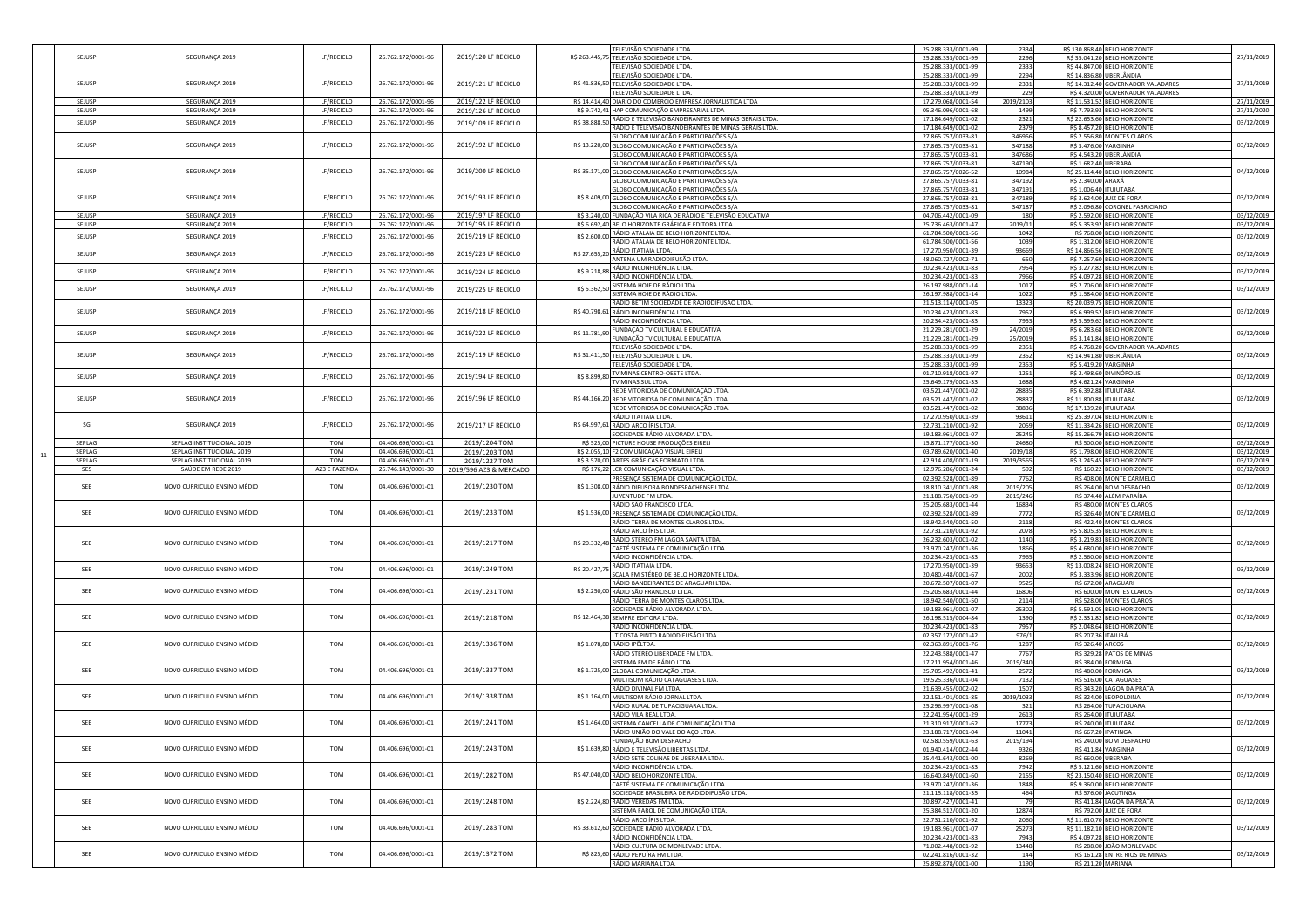|    | SEE         | NOVO CURRICULO ENSINO MÉDIO | TOM        | 04.406.696/0001-01 | 2019/1279 TOM | RÁDIO DIFUSORA DE PATROCÍNIO LTDA.<br>R\$ 1.407,00 LENE RADIODIFUSÃO LTDA.            | 23.409.055/0001-55<br>20.205.076/0001-60 | 18888<br>13031 |                                        | R\$ 504,00 PATROCÍNIO                                      | 03/12/2019 |
|----|-------------|-----------------------------|------------|--------------------|---------------|---------------------------------------------------------------------------------------|------------------------------------------|----------------|----------------------------------------|------------------------------------------------------------|------------|
|    |             |                             |            |                    |               | SISTEMA BEL RIO DE RADIODIFUSÃO LTDA.                                                 | 21.366.521/0001-37                       | 1254           |                                        | R\$456,00 PARACATU<br>R\$ 165,60 PIRAPORA                  |            |
|    |             |                             |            |                    |               | RÁDIO CLUBE DE ITAÚNA LTDA.                                                           | 21.255.419/0001-64                       | 4745           |                                        | R\$ 408,00 ITAÚNA                                          |            |
|    | SEE         | NOVO CURRICULO ENSINO MÉDIO | <b>TOM</b> | 04.406.696/0001-01 | 2019/1339 TOM | R\$ 1.965,00 RÁDIO MINAS - GOIÁS LTDA.                                                | 07.194.493/0001-97                       | 5197           |                                        | R\$ 324,00 ITUIUTABA                                       | 03/12/2019 |
|    |             |                             |            |                    |               | FUNDAÇÃO JOÃO XXIII                                                                   | 20.599.387/0001-51                       | 9692           |                                        | R\$ 840,00 GOVERNADOR VALADARES                            |            |
|    |             |                             |            |                    |               | RÁDIO MARIANA LTDA.                                                                   | 25.892.878/0001-00                       | 1191           |                                        | R\$ 264,00 MARIANA                                         |            |
|    | SEE         | NOVO CURRICULO ENSINO MÉDIO | TOM        | 04.406.696/0001-01 | 2019/1371 TOM | R\$ 1.092,00 SISTEMA SANTAMARIENSE DE COMUNICAÇÕES LTDA.                              | 42.832.519/0001-86                       | 2280           |                                        | R\$ 408,00 ENGENHEIRO CALDAS                               | 03/12/2019 |
|    |             |                             |            |                    |               | RÁDIO PEPUÍRA FM LTDA.                                                                | 02.241.816/0001-32                       | 141            |                                        | R\$ 201,60 ENTRE RIOS DE MINAS                             |            |
|    | SEE         | NOVO CURRICULO ENSINO MÉDIO | <b>TOM</b> | 04.406.696/0001-01 | 2019/1242 TOM | RÁDIO MAIS FM LTDA.<br>R\$ 1.203,84 RÁDIO VEREDAS FM LTDA.                            | 25.375.577/0001-09                       | 3459           |                                        | R\$ 172,80 MACHADO                                         | 03/12/2019 |
|    |             |                             |            |                    |               | SOCIEDADE BRASILEIRA DE RADIODIFUSÃO LTDA.                                            | 20.897.427/0001-41<br>21.115.118/0001-35 | 85<br>467      |                                        | R\$ 329,47 LAGOA DA PRATA<br>R\$ 576,00 JACUTINGA          |            |
|    |             |                             |            |                    |               | RÁDIO CULTURA DE UBERLÂNDIA LTDA.                                                     | 25.630.013/0001-75                       | 22472          |                                        | R\$ 960,00 UBERLÂNDIA                                      |            |
|    | SEE         | NOVO CURRICULO ENSINO MÉDIO | <b>TOM</b> | 04.406.696/0001-01 | 2019/1277 TOM | R\$ 3.408,96 REDE MINEIRA DE RÁDIO E TELEVISÃO LTDA.                                  | 25.640.004/0001-65                       | 64312          |                                        | R\$ 1.306,37 UBERLÂNDIA                                    | 03/12/2019 |
|    |             |                             |            |                    |               | RÁDIO MERIDIONAL LTDA                                                                 | 26.162.859/0001-90                       | 1144           |                                        | R\$ 460,80 UBERABA                                         |            |
|    |             |                             |            |                    |               | RÁDIO JORNAL CIDADE DE JUIZ DE FORA LTDA.                                             | 25.929.621/0001-85                       | 2019/984       |                                        | R\$ 480,00 JUIZ DE FORA                                    |            |
|    | SEE         | NOVO CURRICULO ENSINO MÉDIO | <b>TOM</b> | 04.406.696/0001-01 | 2019/1300 TOM | R\$ 1.860,00 RÁDIO IMPARSOM LTDA.                                                     | 20.613.048/0001-82                       | 8876           |                                        | R\$ 480,00 GOVERNADOR VALADARES                            | 03/12/2019 |
|    |             |                             |            |                    |               | EMPRESA DE COMUNICAÇÃO DO TRIÂNGULO LTDA.                                             | 86.469.459/0001-54                       | 9769           |                                        | R\$ 528,00 UBERABA                                         |            |
|    |             |                             |            |                    |               | <u>RÁDIO IBITURUNA LTDA</u>                                                           | 20.605.549/0001-17                       | 4289           |                                        | R\$ 288,00 GOVERNADOR VALADARES                            |            |
|    | SEE         | NOVO CURRICULO ENSINO MÉDIO | <b>TOM</b> | 04.406.696/0001-01 | 2019/1302 TOM | R\$ 1.560,00 RÁDIO IBITURUNA LTDA.                                                    | 20.605.549/0001-17                       | 4282           |                                        | R\$ 360,00 GOVERNADOR VALADARES                            | 03/12/2019 |
|    |             |                             |            |                    |               | RÁDIO IMPARSOM LTDA.                                                                  | 20.613.048/0001-82                       | 8839           |                                        | R\$ 600,00 GOVERNADOR VALADARES                            |            |
|    | SEE         | NOVO CURRICULO ENSINO MÉDIO | TOM        | 04.406.696/0001-01 | 2019/1251 TOM | RÁDIO MONTES CLAROS LTDA.<br>R\$ 1.380,00 RÁDIO MAIS FM LTDA.                         | 19.777.853/0001-62<br>25.375.577/0001-09 | 16531<br>3454  |                                        | R\$ 576,00 MONTES CLAROS<br>R\$ 216,00 MACHADO             | 03/12/2019 |
|    |             |                             |            |                    |               | RÁDIO CULTURA DE LAVRAS LTDA.                                                         | 22.072.367/0001-53                       | 4644           | R\$ 312,00 LAVRAS                      |                                                            |            |
|    |             |                             |            |                    |               | RÁDIO BANDEIRANTES DE ARAGUARI LTDA.                                                  | 20.672.507/0001-07                       | 9546           |                                        | R\$ 537,60 ARAGUARI                                        |            |
|    | SEE         | NOVO CURRICULO ENSINO MÉDIO | <b>TOM</b> | 04.406.696/0001-01 | 2019/1253 TOM | R\$ 1.991,04 RÁDIO E TELEVISÃO LIBERTAS LTDA.                                         | 01.940.414/0002-44                       | 9365           |                                        | R\$ 329,47 VARGINHA                                        | 03/12/2019 |
|    |             |                             |            |                    |               | RÁDIO UNIÃO DO VALE DO AÇO LTDA.                                                      | 23.188.717/0001-04                       | 10689          |                                        | R\$ 533,76 IPATINGA                                        |            |
|    |             |                             |            |                    |               | RÁDIO FM 101,1 DE POUSO ALEGRE LTDA.                                                  | 01.942.421/0001-02                       | 6014           |                                        | R\$ 441,60 POUSO ALEGRE                                    |            |
|    | SEE         | NOVO CURRICULO ENSINO MÉDIO | TOM        | 04.406.696/0001-01 | 2019/1278 TOM | R\$ 1.420,80 RÁDIO DIFUSORA DE PATROCÍNIO LTDA.                                       | 23.409.055/0001-55                       | 18904          |                                        | R\$ 403,20 PATROCÍNIO                                      | 03/12/2019 |
|    |             |                             |            |                    |               | SOCIEDADE PATENSE DE RADIODIFUSÃO LTDA.                                               | 20.015.418/0001-80                       | 10843          |                                        | R\$ 291,84 PATOS DE MINAS                                  |            |
|    |             |                             | TOM        |                    |               | RÁDIO ESPACIAL LTDA                                                                   | 20.134.185/0001-34                       | 7808           |                                        | R\$ 720,00 PARÁ DE MINAS                                   |            |
|    | SEE         | NOVO CURRICULO ENSINO MÉDIO |            | 04.406.696/0001-01 | 2019/1280 TOM | R\$ 2.280,00 RÁDIO ESPACIAL LTDA<br>SOCIEDADE RÁDIO CLUBE DE VARGINHA LTDA.           | 20.134.185/0001-34                       | 7828           |                                        | R\$ 576,00 PARÁ DE MINAS                                   | 03/12/2019 |
|    |             |                             |            |                    |               |                                                                                       | 25.859.620/0001-01                       | 2219           |                                        | R\$ 528,00 VARGINHA                                        |            |
|    | SEE         | NOVO CURRICULO ENSINO MÉDIO | TOM        | 04.406.696/0001-01 | 2019/1281 TOM | RÁDIO ITAGUARA LTDA.<br>R\$ 1.989,00 RÁDIO VANGUARDA DO VALE DO AÇO LTDA.             | 02.549.290/0001-52<br>19.600.758/0001-99 | 1082<br>26110  |                                        | R\$ 259,20 ITAGUARA<br>R\$ 720,00 IPATINGA                 | 03/12/2019 |
|    |             |                             |            |                    |               | RÁDIO VANGUARDA DO VALE DO AÇO LTDA.                                                  | 19.600.758/0001-99                       | 26111          |                                        | R\$ 612,00 IPATINGA                                        |            |
|    |             |                             |            |                    |               | RÁDIO BETIM SOCIEDADE DE RADIO DIFUSÃO LTDA.                                          | 21.513.114/0001-05                       | 13322          |                                        | R\$ 20.528,54 BELO HORIZONTE                               |            |
|    | SEE         | NOVO CURRICULO ENSINO MÉDIO | TOM        | 04.406.696/0001-01 | 2019/1284 TOM | R\$ 36.050,22 RÁDIO ITATIAIA LTDA.                                                    | 17.270.950/0001-39                       | 93628          |                                        | R\$ 3.648,00 BELO HORIZONTE                                | 03/12/2019 |
|    |             |                             |            |                    |               | SEMPRE EDITORA LTDA                                                                   | 26.198.515/0004-84                       | 1360           |                                        | R\$ 4.663,64 BELO HORIZONTE                                |            |
|    |             |                             |            |                    |               | SCALA FM STÉREO DE BELO HORIZONTE LTDA.                                               | 20.480.448/0001-67                       | 1997           |                                        | R\$ 6.667,92 BELO HORIZONTE                                |            |
|    | SEE         | NOVO CURRICULO ENSINO MÉDIO | TOM        | 04.406.696/0001-01 | 2019/1288 TOM | R\$ 24.174,90 ANTENA UM RADIODIFUSÃO LTDA.                                            | 48.060.727/0002-71                       | 636            |                                        | R\$ 9.072,00 BELO HORIZONTE                                | 03/12/2019 |
|    |             |                             |            |                    |               | REDE FELIZ DE COMUNICAÇÃO RTV LTDA.                                                   | 08.403.292/0001-15                       | 1691           |                                        | R\$ 3.600,00 BELO HORIZONTE                                |            |
|    |             |                             |            |                    |               | RÁDIO FM DO VALE DO PIRACICABA LTDA.                                                  | 23.942.360/0001-08                       | 15543          |                                        | R\$ 312,00 JOÃO MONLEVADE                                  |            |
|    | SEE         | NOVO CURRICULO ENSINO MÉDIO | TOM        | 04.406.696/0001-01 | 2019/1299 TOM | R\$ 1.740,00 SISTEMA RÁDIO NORTE LTDA.                                                | 03.238.677/0001-50                       | 12202          |                                        | R\$ 480,00 MONTES CLAROS                                   | 03/12/2019 |
|    |             |                             |            |                    |               | RÁDIO JORNAL CIDADE DE JUIZ DE FORA LTDA.                                             | 25.929.621/0001-85<br>25.630.153/0001-43 | 2019/983       |                                        | R\$ 600,00 JUIZ DE FORA                                    |            |
|    | SEE         | NOVO CURRICULO ENSINO MÉDIO | <b>TOM</b> | 04.406.696/0001-01 | 2019/1285 TOM | RÁDIO EDUCADORA DE UBERLÂNDIA LTDA.<br>R\$ 2.967,00 RÁDIO CULTURA DE UBERLÂNDIA LTDA. | 25.630.013/0001-75                       | 3988<br>22429  |                                        | R\$ 960,00 UBERLÂNDIA<br>R\$ 1.200,00 UBERLÂNDIA           | 03/12/2019 |
| 11 |             |                             |            |                    |               | RÁDIO ONDA SUL FM STÉREO LTDA.                                                        | 23.931.736/0001-89                       | 887            |                                        | R\$ 213,60 CARMO DO RIO CALRO                              |            |
|    |             |                             |            |                    |               | EMPRESA DE COMUNICAÇÃO DO TRIÂNGULO LTDA.                                             | 86.469.459/0001-54                       | 9760           |                                        | R\$ 660,00 UBERABA                                         |            |
|    | SEE         | NOVO CURRICULO ENSINO MÉDIO | <b>TOM</b> | 04.406.696/0001-01 | 2019/1298 TOM | R\$ 2.022,00 PARAÍSO FM LTDA.                                                         | 21.322.565/0001-65                       | 1290           |                                        | R\$ 192,00 SÃO SEBASTIÃO DO PARAÍSO                        | 03/12/2019 |
|    |             |                             |            |                    |               | RÁDIO AURILÂNDIA LTDA.                                                                | 16.837.585/0001-39                       | 1815           |                                        | R\$ 765,60 NOVA LIMA                                       |            |
|    |             |                             |            |                    |               | RÁDIO STÉREO LIBERDADE FM LTDA.                                                       | 22.243.588/0001-47                       | 7753           |                                        | R\$ 411,60 PATOS DE MINAS                                  |            |
|    | SEE         | NOVO CURRICULO ENSINO MÉDIO | TOM        | 04.406.696/0001-01 | 2019/1276 TOM | R\$ 1.690,50 SOCIEDADE PATENSE DE RADIODIFUSÃO LTDA.                                  | 20.015.418/0001-80                       | 10834          |                                        | R\$ 364,80 PATOS DE MINAS                                  | 03/12/2019 |
|    |             |                             |            |                    |               | RÁDIO MERIDIONAL LTDA.                                                                | 26.162.859/0001-90                       | 1127           |                                        | R\$ 576,00 UBERABA                                         |            |
|    |             |                             |            |                    |               | RÁDIO BETIM SOCIEDADE DE RÁDIO DIFUSÃO LTDA.                                          | 21.513.114/0001-05                       | 13374          |                                        | R\$ 10.264,26 BELO HORIZONTE                               |            |
|    | ${\sf SEE}$ | NOVO CURRICULO ENSINO MÉDIO | TOM        | 04.406.696/0001-01 | 2019/1286 TOM | R\$ 20.750,33 REDE FELIZ DE COMUNICAÇÃO RTV LTDA.<br>ANTENA UM RADIODIFUSÃO LTDA.     | 08.403.292/0001-15                       | 1692<br>649    |                                        | R\$ 1.800,00 BELO HORIZONTE<br>R\$ 4.536,00 BELO HORIZONTE | 03/12/2019 |
|    |             |                             |            |                    |               | RÁDIO FM 101,1 DE POUSO ALEGRE LTDA.                                                  | 48.060.727/0002-71<br>01.942.421/0001-02 | 5989           |                                        | R\$ 552,00 POUSO ALEGRE                                    |            |
|    | SEE         | NOVO CURRICULO ENSINO MÉDIO | TOM        | 04.406.696/0001-01 | 2019/1287 TOM | R\$ 4.051,20 REDE MINEIRA DE RÁDIO E TELEVISÃO LTDA.                                  | 25.640.004/0001-65                       | 64289          |                                        | R\$ 1.632,96 UBERLÂNDIA                                    | 03/12/2019 |
|    |             |                             |            |                    |               | RÁDIO CULTURA DE UBERLÂNDIA LTDA.                                                     | 25.630.013/0001-75                       | 22425          |                                        | R\$ 1.056,00 UBERLÂNDIA                                    |            |
|    |             |                             |            |                    |               | RÁDIO ATENAS LTDA.                                                                    | 19.838.903/0001-74                       | 1126           |                                        | R\$ 336,00 ALFENAS                                         |            |
|    | SEE         | NOVO CURRICULO ENSINO MÉDIO | <b>TOM</b> | 04.406.696/0001-01 | 2019/1334 TOM | R\$ 1.620,00 RÁDIO ALMENARA STEREO FM LTDA.                                           | 23.800.733/0001-06                       | 1499           |                                        | R\$ 432,00 ALMENARA                                        | 03/12/2019 |
|    |             |                             |            |                    |               | SOCIEDADE RÁDIO IMBIARA DE ARAXÁ LTDA.                                                | 16.906.190/0001-40                       | 6885           | R\$ 528,00 ARAXÁ                       |                                                            |            |
|    |             |                             |            |                    |               | EMISSORAS SANTA CRUZ RÁDIO E TELEVISÃO LTDA.                                          | 18.416.750/0001-04                       | 8988           |                                        | R\$ 528,00 PARÁ DE MINAS                                   |            |
|    | SEE         | NOVO CURRICULO ENSINO MÉDIO | TOM        | 04.406.696/0001-01 | 2019/1342 TOM | R\$ 1.650,00 COMUNICAÇÕES MINAS LIBERDADE LTDA.                                       | 20.939.807/0001-00                       | 290            | R\$ 240,00 PASSOS<br>R\$ 552,00 PASSOS |                                                            | 03/12/2019 |
|    |             |                             |            |                    |               | RÁDIO INDEPENDÊNCIA DE PASSOS LTDA.<br>SISTEMA SANTAMARIENSE DE COMUNICAÇÕES LTDA.    | 18.242.578/0001-10<br>42.832.519/0001-86 | 1335<br>2279   |                                        | R\$ 384,00 PEDRA AZUL                                      |            |
|    | SEE         | NOVO CURRICULO ENSINO MÉDIO | <b>TOM</b> | 04.406.696/0001-01 | 2019/1373 TOM | R\$ 2.412,90 RÁDIO MINDURI LTDA.                                                      | 01.905.271/0001-59                       | 2962           |                                        | R\$ 288,00 MINDURI                                         | 03/12/2019 |
|    |             |                             |            |                    |               | SISTEMA NACIONAL DE RADIODIFUSÃO LTDA.                                                | 03.830.580/0001-32                       | 1077           |                                        | R\$ 1.258,32 PEDRO LEOPOLDO                                |            |
|    |             |                             |            |                    |               | RÁDIO CULTURA DE POÇOS DE CALDAS LTDA.                                                | 23.644.578/0001-86                       | 10719          |                                        | R\$ 480,00 POÇOS DE CALDAS                                 |            |
|    | SEE         | NOVO CURRICULO ENSINO MÉDIO | TOM        | 04.406.696/0001-01 | 2019/1374 TOM | R\$ 1.531,20 SISTEMA SANTAMARIENSE DE COMUNICAÇÕES LTDA.                              | 42.832.519/0001-86                       | 2294           |                                        | R\$ 437,76 SANTA MARIA DE ITABIRA                          | 03/12/2019 |
|    |             |                             |            |                    |               | SISTEMA SANTAMARIENSE DE COMUNICAÇÕES LTDA.                                           | 42.832.519/0001-86                       | 2296           |                                        | R\$ 307,20 PEDRA AZUL                                      |            |
|    |             |                             |            |                    |               | RÁDIO EDUCADORA TRABALHISTA LTDA                                                      | 25.336.611/0001-36                       | 4775           | R\$ 480,00 UBÁ                         |                                                            |            |
|    | SE          | NOVO CURRICULO ENSINO MÉDIO | TOM        | 04.406.696/0001-01 | 2019/1378 TOM | R\$ 1.504,80 RÁDIO EDUCADORA TRABALHISTA LTDA                                         | 25.336.611/0001-36                       | 4779           | R\$ 411,84 UBÁ                         |                                                            | 03/12/2019 |
|    |             |                             |            |                    |               | FUNDAÇÃO NOSSA SENHORA DA ABADIA                                                      | 00.668.554/0001-61                       | 16524          |                                        | R\$ 312,00 UBERLÂNDIA                                      |            |
|    | SEE         | NOVO CURRICULO ENSINO MÉDIO | <b>TOM</b> | 04.406.696/0001-01 | 2019/1330 TOM | FM LIBERDADE DE ABRE CAMPO LTDA.                                                      | 01.912.004/0001-09                       | 2019/151       |                                        | R\$ 211,20 ABRE CAMPO                                      | 03/12/2019 |
|    |             |                             |            |                    |               | R\$ 1.020,00 MULTISOM RÁDIO LESTE MINEIRO LTDA.<br>RÁDIO ALMENARA STEREO FM LTDA.     | 23.149.057/0001-52<br>23.800.733/0001-06 | 873<br>1500    |                                        | R\$ 259,20 CATAGUASES<br>R\$ 345,60 ALMENARA               |            |
|    |             |                             |            |                    |               | MULTISOM RÁDIO CATAGUASES LTDA.                                                       | 19.525.336/0001-04                       | 7143           |                                        | R\$ 412,80 CATAGUASES                                      |            |
|    |             | NOVO CURRICULO ENSINO MÉDIO | TOM        | 04.406.696/0001-01 | 2019/1341 TOM | R\$ 1.380,00<br>IGLOBAL COMUNICAÇÃO LI DA.                                            | 25.705.492/0001-41                       | 2578           |                                        | R\$ 384,00 FORMIGA                                         | 03/12/2019 |
|    |             |                             |            |                    |               | SISTEMA FAROL DE COMUNICAÇÃO LTDA.                                                    | 17.211.954/0001-46                       | 2019/351       |                                        | R\$ 307,20 FORMIGA                                         |            |
|    |             |                             |            |                    |               | SISTEMA SANTAMARIENSE DE COMUNICAÇÕES LTDA.                                           | 42.832.519/0001-86                       | 2281           |                                        | R\$ 547,20 SANTA MARIA DE ITABIRA                          |            |
|    | SEE         | NOVO CURRICULO ENSINO MÉDIO | TOM        | 04.406.696/0001-01 | 2019/1375 TOM | R\$ 1.884,00 ACRÓPOLE SISTEMA DE RADIODIFUSÃO LTDA                                    | 01.892.824/0001-86                       | 182            |                                        | R\$ 360,00 RIO CASCA                                       | 03/12/2019 |
|    |             |                             |            |                    |               | RÁDIO CULTURA DE POÇOS DE CALDAS LTDA.                                                | 23.644.578/0001-86                       | 10718          |                                        | R\$ 600,00 POÇOS DE CALDAS                                 |            |
|    |             |                             |            |                    |               | SOCIEDADE RÁDIO MONTANHESA LTDA.                                                      | 25.946.971/0001-50                       | 60             | R\$ 709,63 VIÇOSA                      |                                                            |            |
|    | SEE         | NOVO CURRICULO ENSINO MÉDIO | TOM        | 04.406.696/0001-01 | 2019/1379 TOM | R\$ 1.679,04 FUNDAÇÃO NOSSA SENHORA DA ABADIA<br>RÁDIO EDUCADORA TRABALHISTA LTDA.    | 00.668.554/0001-61<br>25.336.611/0001-36 | 4171<br>4781   |                                        | R\$ 249,60 UBERLÂNDIA                                      | 03/12/2019 |
|    | SEE         | NOVO CURRICULO ENSINO MÉDIO | TOM        | 04.406.696/0001-01 | 2019/1323 TOM | R\$ 51.690,20 SABOTAGE FILMES LTDA.                                                   | 13.177.161/0001-01                       | 331            | R\$ 384,00 UBÁ                         | R\$ 45.700,00 BELO HORIZONTE                               | 17/12/2019 |
|    |             |                             |            |                    |               | GLOBO COMUNICAÇÃO E PARTICIPAÇÕES S.A.                                                | 27.865.757/0026-52                       | 10957          |                                        | R\$ 85.787,20 BELO HORIZONTE                               |            |
|    | SG          | TODOS POR MINAS             | TOM        | 04.406.696/0001-01 | 2019/1220 TOM | R\$ 135.451,68 GLOBO COMUNICAÇÃO E PARTICIPAÇÕES S/A                                  | 27.865.757/0033-81                       | 346679         |                                        | R\$ 16.662,40 JUIZ DE FORA                                 | 27/11/2019 |
|    |             |                             |            |                    |               | GLOBO COMUNICAÇÃO E PARTICIPAÇÕES S/A                                                 | 27.865.757/0033-81                       | 346681         |                                        | R\$ 8.123,20 CORONEL FABRICIANO                            |            |
|    |             |                             |            |                    |               | GLOBO COMUNICAÇÃO E PARTICIPAÇÕES S/A                                                 | 27.865.757/0033-81                       | 346410         |                                        | R\$ 8.436,80 MONTES CLAROS                                 |            |
|    | SG          | <b>TODOS POR MINAS</b>      | <b>TOM</b> | 04.406.696/0001-01 | 2019/1222 TOM | R\$ 32.934,86 GLOBO COMUNICAÇÃO E PARTICIPAÇÕES S/A                                   | 27.865.757/0033-81                       | 346411         |                                        | R\$ 3.681,60 ITUIUTABA                                     | 27/11/2019 |
|    |             |                             |            |                    |               | GLOBO COMUNICAÇÃO E PARTICIPAÇÕES S/A                                                 | 27.865.757/0033-81                       | 346409         | R\$ 14.767,20 VARGINHA                 |                                                            |            |
|    | SG          | TODOS POR MINAS             | TOM        | 04.406.696/0001-01 | 2019/1224 TOM | R\$ 374.093,44 GLOBO COMUNICAÇÃO E PARTICIPAÇÕES S/A                                  | 27.865.757/0033-81                       | 346432         |                                        | R\$ 305.382,40 RIO DE JANEIRO                              | 03/12/2019 |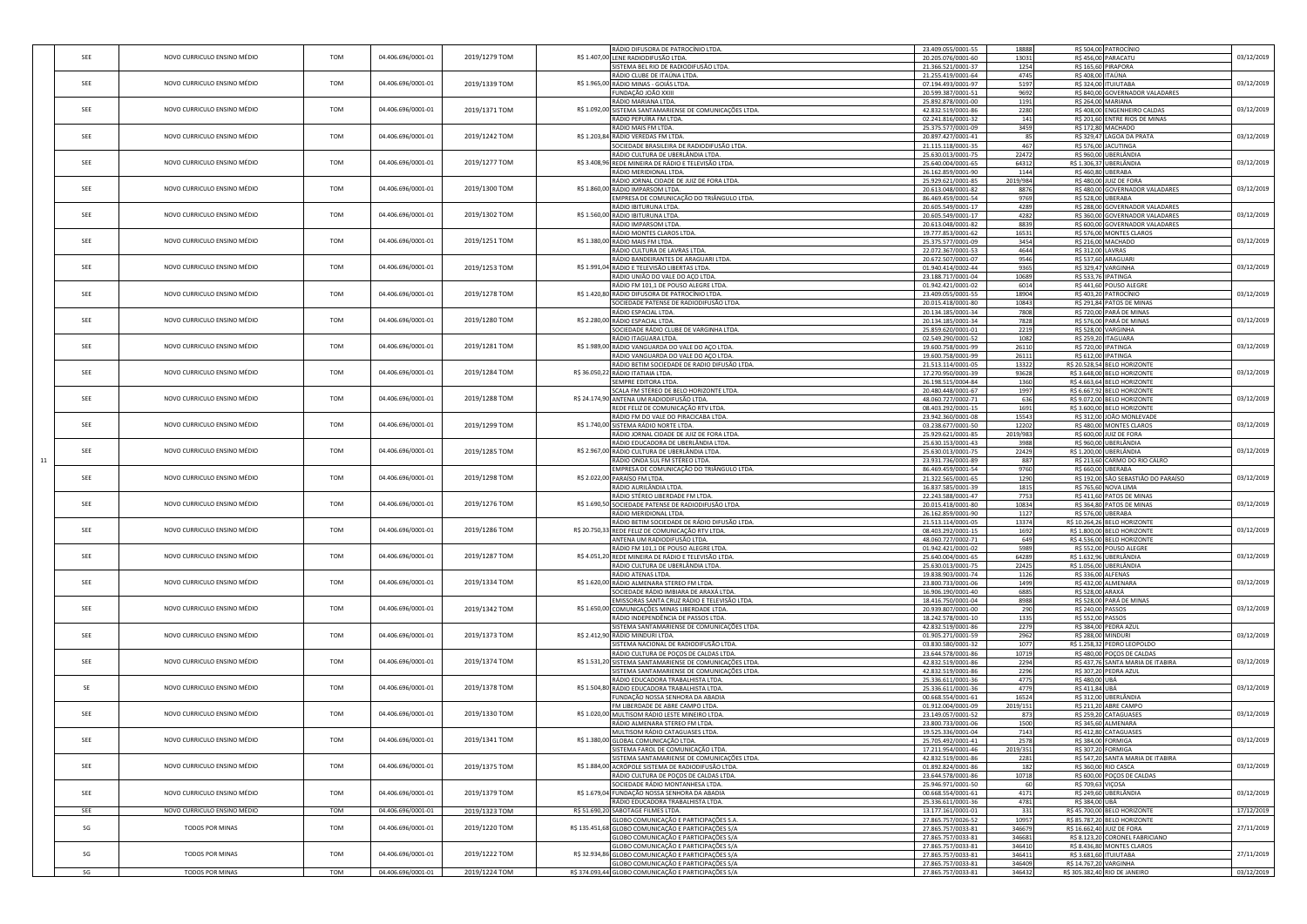|        | <b>TOTAL LIQUIDADO</b> |            |                    |               | R\$ 2.659,980.62 |                                                     |                    |          |                        |                               |            |
|--------|------------------------|------------|--------------------|---------------|------------------|-----------------------------------------------------|--------------------|----------|------------------------|-------------------------------|------------|
| SEPLAG | MINAS ATENDE           | <b>TOM</b> | 04.406.696/0001-01 | 2019/1523 TOM |                  | RS 678.796.30 GLOBO COMUNICAÇÃO E PARTICIPAÇÕES S/A | 27.865.757/0033-81 | 352011   |                        | R\$ 559.832,00 RIO DE JANEIRO | 17/12/2019 |
|        |                        |            |                    |               |                  | GLOBO COMUNICAÇÃO E PARTICIPAÇÕES S/A               | 27.865.757/0033-81 | 352017   |                        | R\$ 6.788,00 VARGINHA         |            |
| SEPLAG | MINAS ATENDE           | <b>TOM</b> | 04.406.696/0001-01 | 2019/1470 TOM |                  | R\$ 21.717,78 GLOBO COMUNICAÇÃO E PARTICIPAÇÕES S/A | 27.865.757/0033-81 | 352012   |                        | R\$ 7.864,00 UBERLÂNDIA       | 03/12/2019 |
|        |                        |            |                    |               |                  | GLOBO COMUNICAÇÃO E PARTICIPAÇÕES S/A               | 27.865.757/0033-81 | 352013   |                        | R\$ 3.076,80 UBERABA          |            |
|        |                        |            |                    |               |                  | TV MINAS SUL LTDA.                                  | 25.649.179/0001-33 | 1727     | R\$ 62.797,80 VARGINHA |                               |            |
| SG     | TODOS POR MINAS        | <b>TOM</b> | 04.406.696/0001-01 | 2019/1522 TOM |                  | R\$ 180.049,96 TV TIRADENTES LTDA.                  | 19.871.375/0001-55 | 2214     |                        | R\$ 31.454,28 MANHUAÇU        | 03/12/2019 |
|        |                        |            |                    |               |                  | TV TIRADENTES LTDA.                                 | 19.871.375/0001-55 | 2234     |                        | R\$ 52,727.48 JUIZ DE FORA    |            |
| SG     | TODOS POR MINAS        | <b>TOM</b> | 04.406.696/0001-01 | 2019/1325 TOM |                  | R\$ 51.065,84 GLOBO COMUNICAÇÃO E PARTICIPAÇÕES S/A | 27.865.757/0033-81 | 346508   |                        | R\$ 41,686,40 RIO DE JANEIRO  | 03/12/2019 |
| SG     | TODOS POR MINAS        | <b>TOM</b> | 04.406.696/0001-01 | 2019/1346 TOM |                  | R\$ 525,00 PICTURE HOUSE PRODUÇÕES EIRELI           | 15.871.177/0001-30 | 24572    |                        | R\$ 500.00 BELO HORIZONTE     | 03/12/2019 |
| SG     | TODOS POR MINAS        | <b>TOM</b> | 04.406.696/0001-01 | 2019/1228 TOM |                  | RS 825.00 TODI EDITORA GRÁFICA EMBALAGENS EIRELI    | 05.525.805/0001-72 | 2019/478 |                        | R\$ 750,00 BELO HORIZONTE     | 03/12/2019 |
| SG     | TODOS POR MINAS        | <b>TOM</b> | 04.406.696/0001-01 | 2019/1263 TOM |                  | R\$ 9.774,52 GLOBO COMUNICAÇÃO E PARTICIPAÇÕES S/A  | 27.865.757/0033-81 | 346680   |                        | R\$ 7.979,20 UBERABA          | 03/12/2019 |
|        |                        |            |                    |               |                  | GLOBO COMUNICAÇÃO E PARTICIPAÇÕES S/A               | 27.865.757/0033-81 | 346408   |                        | R\$ 17.300,80 UBERLÂNDIA      |            |
| SG     | TODOS POR MINAS        | <b>TOM</b> | 04.406.696/0001-01 | 2019/1225 TOM |                  | R\$ 32.497,78 GLOBO COMUNICAÇÃO E PARTICIPAÇÕES S/A | 27.865.757/0033-81 | 346407   | R\$ 9.228,00 ARAXÁ     |                               | 03/12/2019 |

| MÊS | ORGÃO<br>DEMANDANT | CAMPANHA          | AGÊNCIA       | CNPJ AGÊNCIA       | NF AGÊNCIA             | VALOR NF AGÊNCIA | <b>VEÍCULO / FORNECEDOR</b>                                                                | CNPJ VEÍCULO                             | NF VEÍCULO       | VALOR PAGO VEÍC.<br><b>MUNICÍPIO</b>                                   | DATA PG.   |
|-----|--------------------|-------------------|---------------|--------------------|------------------------|------------------|--------------------------------------------------------------------------------------------|------------------------------------------|------------------|------------------------------------------------------------------------|------------|
|     | SEMAD              | PREVINCÊNDIO 2019 | AZ3 & FAZENDA | 26.746.143/0001-30 | 2019/641 AZ3 & FAZENDA |                  | R\$ 744,80 RÁDIO CLUBE DE CAMPO BELO LTDA.                                                 | 19.128.966/0001-37                       |                  | R\$ 256,00 CAMPO BELO                                                  | 14/01/2020 |
|     |                    |                   |               |                    |                        |                  | RÁDIO MONTANHÊS FM STÉREO LTDA.                                                            | 25.973.017/0001-56                       | 11220            | R\$ 352,00 CAMPOS GERAIS                                               |            |
|     |                    |                   |               |                    |                        |                  | RÁDIO MANCHESTER LTDA.                                                                     | 18.540.179/0001-35                       | 21596            | R\$ 1.232,00 JUIZ DE FORA                                              |            |
|     | SEMAD              | PREVINCÊNDIO 2019 | AZ3 & FAZENDA | 26.746.143/0001-30 | 2019/598 AZ3 & FAZENDA |                  | R\$ 4.053,28 SISTEMA FAROL DE COMUNICAÇÃO LTDA.<br>RÁDIO AURILANDIA LTDA.                  | 25.384.512/0001-20                       | 12875<br>1812    | R\$ 1.056,00 JUIZ DE FORA<br>R\$ 1.020,80 NOVA LIMA                    | 14/01/2020 |
|     |                    |                   |               |                    |                        |                  | CAETE SISTEMA DE COMUNICAÇÃO LTDA.                                                         | 16.837.585/0001-39<br>23.970.247/0001-36 | 1777             | R\$ 3.120,00 BELO HORIZONTE                                            |            |
|     |                    |                   |               |                    |                        |                  | R\$ 9.537,56 RÁDIO TERRA LTDA.                                                             | 00.631.648/0001-66                       | 7933             | R\$ 660,00 BELO HORIZONTE                                              |            |
|     | SEMAD              | PREVINCÊNDIO 2019 | AZ3 & FAZENDA | 26.746.143/0001-30 | 2019/597 AZ3 & FAZENDA |                  | RÁDIO INCONFIDÊNCIA LTDA.                                                                  | 20.234.423/0001-83                       | 7919             | R\$ 1.365,76 BELO HORIZONTE                                            | 14/01/2020 |
|     |                    |                   |               |                    |                        |                  | RÁDIO TERRA LTDA.                                                                          | 00.631.648/0001-66                       | 7937             | R\$ 2.640,00 BELO HORIZONTE                                            |            |
|     |                    |                   |               |                    |                        |                  | RÁDIO EDUCADORA DE UBERLÂNDIA LTDA.                                                        | 25.630.153/0001-43                       | 3971             | R\$ 1.280,00 UBERLÂNDIA                                                |            |
|     | SEMAD              | PREVINCÊNDIO 2019 | AZ3 & FAZENDA | 26.746.143/0001-30 | 2019/599 AZ3 & FAZENDA |                  | R\$ 4.465,66 SOCIEDADE RÁDIO MONTANHESA LTDA                                               | 25.946.971/0001-50                       | 31               | R\$ 1.182,72 VIÇOSA                                                    | 14/01/2020 |
|     | SEMAD              | PREVINCÊNDIO 2019 | AZ3 & FAZENDA | 26.746.143/0001-30 | 2019/603 AZ3 & FAZENDA |                  | SOCIEDADE RÁDIO MONTANHESA LTDA.<br>R\$ 16.880,50 RÁDIO BELO HORIZONTE LTDA.               | 25.946.971/0001-50<br>16.640.849/0001-60 | 30<br>2058       | R\$ 1.182,72 VIÇOSA<br>R\$ 13.780,00 BELO HORIZONTE                    | 14/01/2020 |
|     |                    |                   |               |                    |                        |                  | SOCIEDADE BRASILEIRA DE RADIODIFUSÃO LTDA.                                                 | 21.115.118/0001-35                       | 462              | R\$ 960,00 JACUTINGA                                                   |            |
|     |                    |                   |               |                    |                        |                  |                                                                                            | 21.372.784/0001-59                       | 3968             | RS 640.00 JANUÁRIA                                                     |            |
|     | SEMAD              | PREVINCÊNDIO 2019 | AZ3 & FAZENDA | 26.746.143/0001-30 | 2019/608 AZ3 & FAZENDA |                  | R\$ 3.063,87 RÁDIO PROGRESSO DE JANUÁRIA LTDA                                              | 20.897.427/0001-41                       | 86               | R\$ 549,12 LAGOA DA PRATA                                              | 14/01/2020 |
|     |                    |                   |               |                    |                        |                  | PRESENÇA SISTEMA DE COMUNICAÇÃO LTDA.                                                      | 02.392.528/0001-89                       | 7760             | R\$ 544,00 MONTE CARMELO                                               |            |
|     |                    |                   |               |                    |                        |                  | SISTEMA SANTAMARIENSE DE COMUNICAÇÕES LTDA.                                                | 42.832.519/0001-86                       | 2285             | R\$ 512,00 PEDRA AZUL                                                  |            |
|     | SEMAD              | PREVINCÊNDIO 2019 | AZ3 & FAZENDA | 26.746.143/0001-30 | 2019/610 AZ3 & FAZENDA | R\$ 3.371,20     | SOCIEDADE DIFUSORA PIUMHIENSE DE RADIODIFUSÃO LTDA.                                        | 17.602.475/0001-50                       | 1358             | R\$ 176,00 PIUMHI                                                      | 14/01/2020 |
|     |                    |                   |               |                    |                        |                  | RÁDIO CULTURA DE POÇOS DE CALDAS LTDA.<br>RÁDIO FM 101,1 DE POUSO ALEGRE LTDA.             | 23.644.578/0001-86<br>01.942.421/0001-02 | 10703<br>5987    | R\$ 800,00 POÇOS DE CALDAS<br>R\$ 736,00 POUSO ALEGRE                  |            |
|     |                    |                   |               |                    |                        |                  | RÁDIO CLUBE DE POUSO ALEGRE LTDA.                                                          | 23.948.862/0001-46                       | 1914             | R\$ 960,00 POUSO ALEGRE                                                |            |
|     | SEMAD              | PREVINCÊNDIO 2019 | AZ3 & FAZENDA | 26.746.143/0001-30 | 2019/611 AZ3 & FAZENDA |                  | R\$ 3.010,56 SISTEMA SANTAMARIENSE DE COMUNICAÇÕES LTDA.                                   | 42.832.519/0001-86                       | 2284             | R\$ 729,60 SANTA MARIA DE ITABIRA                                      | 14/01/2020 |
|     |                    |                   |               |                    |                        |                  | RÁDIO SETE COLINAS DE UBERABA LTDA.                                                        | 25.441.643/0001-00                       | 8264             | R\$ 768,00 UBERABA                                                     |            |
|     |                    |                   |               |                    |                        |                  | JUVENTUDE FM LTDA.                                                                         | 21.188.750/0001-09                       | 2019/230         | R\$ 499,20 ALÉM PARAÍBA                                                |            |
|     | SEMAD              | PREVINCÊNDIO 2019 | AZ3 & FAZENDA | 26.746.143/0001-30 | 2019/604 AZ3 & FAZENDA |                  | R\$ 2.689,12 RÁDIO IPÊ LTDA.<br>R\$ 2.689,12 RÁDIO CIDADE DE CARATINGA LTDA.               | 02.363.891/0001-76                       | 1269             | R\$ 544,00 ARCOS                                                       | 14/01/2020 |
|     |                    |                   |               |                    |                        |                  |                                                                                            | 22.113.708/0001-91                       | 6442             | R\$ 640,00 CARATINGA                                                   |            |
|     |                    |                   |               |                    |                        |                  | RÁDIO INTEGRAÇÃO DE CARMO DO PARANAÍBA LTDA.                                               | 20.258.372/0001-20<br>25.705.492/0001-41 | 7842             | R\$ 512,00 CARMO DO PARANAÍBA                                          |            |
|     |                    |                   |               |                    |                        |                  | GLOBAL COMUNICAÇÃO LTDA<br>R\$ 3.167,36 RÁDIO UNIÃO DO VALE DO AÇO LTDA.                   | 23.188.717/0001-04                       | 2568<br>10672    | R\$ 640,00 FORMIGA<br>R\$ 1.112,00 IPATINGA                            |            |
|     | SEMAD              | PREVINCÊNDIO 2019 | AZ3 & FAZENDA | 26.746.143/0001-30 | 2019/607 AZ3 & FAZENDA |                  | SISTEMA DE COMUNICAÇÃO ALVORADA LTDA.                                                      | 03.018.311/0001-76                       | 6945             | R\$ 576,00 IPATINGA                                                    | 14/01/2020 |
|     |                    |                   |               |                    |                        |                  | RÁDIO ANTARTIDA FM LTDA.                                                                   | 38.745.667/0001-96                       | 1348/2019        | R\$ 480,00 ITABIRA                                                     |            |
|     |                    |                   |               |                    |                        |                  | SOCIEDADE RÁDIO ALVORADA LTDA.                                                             | 19.183.961/0001-07                       | 25362            | R\$ 14.909,44 BELO HORIZONTE                                           |            |
|     | SEMAD              | PREVINCÊNDIO 2019 | AZ3 & FAZENDA | 26.746.143/0001-30 | 2019/614 AZ3 & FAZENDA |                  | R\$ 49.528,81 RÁDIO ARCO ÍRIS LTDA.                                                        | 22.731.210/0001-92                       | 2154             | R\$ 11.057,60 BELO HORIZONTE                                           | 21/01/2020 |
|     |                    |                   |               |                    |                        |                  | DEL REY RADIODIFUSÃO LTDA.                                                                 | 11.849.746/0001-90                       | 7462             | R\$ 14.464,64 BELO HORIZONTE                                           |            |
|     |                    |                   |               |                    |                        |                  | RÁDIO BOM JESUS LTDA.                                                                      | 25.575.309/0001-30<br>19.714.070/0001-30 | 306<br>1186      | R\$ 512,00 CONSEIÇÃO DO MATO DENTRO<br>R\$ 718,08 CONSELHEIRO LAFAIETE |            |
|     | SEMAD              | PREVINCÊNDIO 2019 | AZ3 & FAZENDA | 26.746.143/0001-30 | 2019/616 AZ3 & FAZENDA |                  | R\$ 2.722,05 SOCIEDADE RÁDIO CARIJÓS LTDA.<br>SOCIEDADE DIFUSORA DE CORINTO LTDA.          | 20.215.570/0001-06                       | 173              | R\$ 544,00 CORINTO                                                     | 15/01/2020 |
| 12  |                    |                   |               |                    |                        |                  | EMPRESA DE RADIODIFUSÃO DE ITABIRITO LTDA                                                  | 04.505.451/0001-31                       | 779              | R\$ 448,00 ITABIRITO                                                   |            |
|     |                    |                   |               |                    |                        |                  | RÁDIO ATIVIDADE DE JUIZ DE FORA FM LTDA.                                                   | 23.126.949/0001-38                       | 992              | R\$ 800.00 JUIZ DE FORA                                                |            |
|     | SEMAD              | PREVINCÊNDIO 2019 | AZ3 & FAZENDA | 26.746.143/0001-30 | 2019/617 AZ3 & FAZENDA |                  | R\$ 3.266,54 REDE JUIZ DE FORA DE RADIODIFUSÃO LTDA.                                       | 20.447.645/0001-84                       | 1613             | R\$ 709,76 JUIZ DE FORA                                                | 15/01/2020 |
|     |                    |                   |               |                    |                        |                  | LENE RADIODIFUSÃO LTDA.                                                                    | 20.205.076/0001-60                       | 13029            | R\$ 608,00 PARACATU                                                    |            |
|     |                    |                   |               |                    |                        |                  | RÁDIO STÉREO LIBERDADE FM LTDA.                                                            | 22.243.588/0001-47                       | 7751             | R\$ 548,80 PATOS DE MINAS                                              |            |
|     |                    |                   |               |                    |                        |                  | SOCIEDADE PATENSE DE RADIODIFUSÃO LTDA.<br>R\$ 3.163,44 RÁDIO DIFUSORA DE PATROCÍNIO LTDA. | 20.015.418/0001-80<br>23.409.055/0001-55 | 10833<br>18883   | R\$ 486,40 PATOS DE MINAS<br>R\$ 672,00 PATROCÍNIO                     |            |
|     | SEMAD              | PREVINCÊNDIO 2019 | AZ3 & FAZENDA | 26.746.143/0001-30 | 2019/618 AZ3 & FAZENDA |                  | RÁDIO DIFUSORA DE PATROCÍNIO LTDA.                                                         | 23.409.055/0001-55                       | 18884            | R\$ 880,00 PATROCÍNIO                                                  | 15/01/2020 |
|     |                    |                   |               |                    |                        |                  | RÁDIO SOCIEDADE DE PONTE NOVA LTDA.                                                        | 23.803.356/0001-69                       | 11603            | R\$ 544,00 PONTE NOVA                                                  |            |
|     |                    |                   |               |                    |                        |                  | ACRÓPOLE SISTEMA DE RADIODIFUSÃO LTDA                                                      | 01.892.824/0001-86                       | 181              | R\$ 480,00 RIO CASCA                                                   |            |
|     | SEMAD              | PREVINCÊNDIO 2019 | AZ3 & FAZENDA | 26.746.143/0001-30 | 2019/631 AZ3 & FAZENDA |                  | R\$ 1.770,27 RÁDIO EDUCADORA TRABALHISTA LTDA.                                             | 25.336.611/0001-36                       | 4761             | R\$ 549,12 UBÁ                                                         | 30/01/2020 |
|     |                    |                   |               |                    |                        |                  | FUNDAÇÃO NOSSA SENHORA DA ABADIA                                                           | 00.668.554/0001-61                       | 4166             | R\$ 416,00 UBERLÂNDIA                                                  |            |
|     |                    |                   |               |                    |                        |                  | RÁDIO IMIGRANTES LTDA.                                                                     | 23.123.680/0001-36                       | 5433             | R\$ 640,00 TEÓFILO OTONI                                               |            |
|     | SEMAD              | PREVINCÊNDIO 2019 | AZ3 & FAZENDA | 26.746.143/0001-30 | 2019/619 AZ3 & FAZENDA |                  | RÁDIO TROPICAL DE TIMÓTEO LTDA<br>R\$ 4.148,14 MULTISOM RÁDIO SOCIEDADE UBAENSE LTDA       | 03.900.562/0001-80<br>25.332.503/0001-95 | 596<br>2019/1058 | R\$ 768,00 TIMÓTEO<br>R\$ 549,12 UBÁ                                   | 30/01/2020 |
|     |                    |                   |               |                    |                        |                  | EMPRESA DE COMUNICAÇÃO DO TRIÂNGULO LTDA.                                                  | 86.469.459/0001-54                       | 9734             | R\$ 880,00 UBERABA                                                     |            |
|     |                    |                   |               |                    |                        |                  | RÁDIO E TELEVISÃO LIBERTAS LTDA.                                                           | 01.940.414/0002-44                       | 9314             | R\$ 549,12 VARGINHA                                                    |            |
|     |                    |                   |               |                    |                        |                  | MATA DA CORDA COMUNICAÇÕES LTDA.                                                           | 02.387.973/0001-50                       | 309              | R\$ 896,00 PATOS DE MINAS                                              |            |
|     | SEMAD              | PREVINCÊNDIO 2019 | AZ3 & FAZENDA | 26.746.143/0001-30 | 2019/624 AZ3 & FAZENDA |                  | R\$ 4.390,40 SOLAR COMUNICAÇÕES LTDA.                                                      | 21.561.725/0001-29                       | 56440            | R\$ 1.536,00 JUIZ DE FORA                                              | 30/01/2020 |
|     |                    |                   |               |                    |                        |                  | RÁDIO DIFUSORA DE POÇOS DE CALDAS LTDA.                                                    | 61.362.521/0001-83                       | 1543             | R\$ 1.152,00 POÇOS DE CALDAS                                           |            |
|     | SEMAD              | PREVINCÊNDIO 2019 |               |                    |                        |                  | RÁDIO CULTURA DE UBERLÂNDIA LTDA.                                                          | 25.630.013/0001-75                       | 22416            | R\$ 1.600,00 UBERLÂNDIA                                                |            |
|     |                    |                   | AZ3 & FAZENDA | 26.746.143/0001-30 | 2019/625 AZ3 & FAZENDA |                  | R\$ 6.531,97 RÁDIO CULTURA DE UBERLÂNDIA LTDA.<br>REDE MINEIRA DE RÁDIO E TELEVISÃO LTDA   | 25.630.013/0001-75<br>25.640.004/0001-65 | 22417<br>64231   | R\$ 1.408,00 UBERLÂNDIA<br>R\$ 2.177,28 UBERLÂNDIA                     | 30/01/2020 |
|     |                    |                   |               |                    |                        |                  | SOCIEDADE RÁDIO CLUBE DE MINAS GERAIS LTDA.                                                | 19.721.232/0001-67                       | 264              | R\$ 544,00 CONSELHEIRO LAFAIETE                                        |            |
|     |                    |                   |               |                    |                        |                  | R\$ 2.744,00 RÁDIO CENTRO MINAS FM LTDA.                                                   | 23.363.575/0001-74                       | 7777             | R\$ 640,00 CURVELO                                                     |            |
|     | SEMAD              | PREVINCÊNDIO 2019 | AZ3 & FAZENDA | 26.746.143/0001-30 | 2019/606 AZ3 & FAZENDA |                  | SISTEMA SANTAMARIENSE DE COMUNICAÇÕES LTDA.                                                | 42.832.519/0001-86                       | 2283             | R\$ 544,00 ENGENHEIRO CALDAS                                           | 30/01/2020 |
|     |                    |                   |               |                    |                        |                  | RÁDIO DIFUSORA FORMIGUENSE LTDA                                                            | 20.498.945/0001-92                       | 2019/217         | R\$ 512,00 FORMIGA                                                     |            |
|     |                    |                   |               |                    |                        |                  | MAGALHÃES FARIA & CIA LTDA.                                                                | 23.993.736/0001-03                       | 1409             | R\$ 800,00 DIVINÓPOLIS                                                 |            |
|     | SEMAD              | PREVINCÊNDIO 2019 | AZ3 & FAZENDA | 26.746.143/0001-30 | 2019/623 AZ3 & FAZENDA | R\$4.860,80      | RÁDIO CULTURA DE DIVINÓPOLIS LTDA.                                                         | 20.143.863/0001-25                       | 770              | R\$ 1.088,00 DIVINÓPOLIS                                               | 30/01/2020 |
|     |                    |                   |               |                    |                        |                  | FUNDAÇÃO JOÃO XXIII<br>RÁDIO VANGUARDA DO VALE DO AÇO LTDA.                                | 20.599.387/0001-51                       | 9672             | R\$ 1.120,00 GOVERNADOR VALADARES<br>R\$ 960,00 IPATINGA               |            |
|     |                    |                   |               |                    |                        |                  | RÁDIO MINDURI FM LTDA.                                                                     | 19.600.758/0001-99<br>01.905.271/0001-59 | 26109<br>2934    | R\$ 384,00 MINDURI                                                     |            |
|     |                    |                   |               |                    |                        |                  | R\$ 2.461,76 FUNDAÇÃO JOSÉ DE PAIVA NETO                                                   | 00.564.475/0001-00                       | 4659             | R\$ 640,00 MONTES CLAROS                                               |            |
|     | SEMAD              | PREVINCÊNDIO 2019 | AZ3 & FAZENDA | 26.746.143/0001-30 | 2019/630 AZ3 & FAZENDA |                  | SISTEMA RÁDIO NORTE LTDA.                                                                  | 03.238.677/0001-50                       | 12205            | R\$ 640,00 MONTES CLAROS                                               | 30/01/2020 |
|     |                    |                   |               |                    |                        |                  | RÁDIO SOCIEDADE MURIAÉ LTDA                                                                | 22.783.195/0001-26                       | 12245            | R\$ 345,60 MURIAÉ                                                      |            |
|     |                    |                   |               |                    |                        |                  | RÁDIO INDEPENDÊNCIA LTDA.                                                                  | 23.784.341/0001-09                       | 4943             | R\$ 640,00 CLÁUDIO                                                     |            |
|     | SEMAD              | PREVINCÊNDIO 2019 | AZ3 & FAZENDA | 26.746.143/0001-30 | 2019/671 AZ3 & FAZENDA |                  | R\$ 2.643,65 RÁDIO COLONIAL LTDA.                                                          | 21.474.663/0001-18                       | 6757             | R\$ 800,00 CONGONHAS                                                   | 30/01/2020 |
|     |                    |                   |               |                    |                        |                  | SOCIEDADE RÁDIO CARIJÓS LTDA.                                                              | 19.714.070/0001-30                       | 1188             | R\$ 718,08 CONSELHEIRO LAFAIETE                                        |            |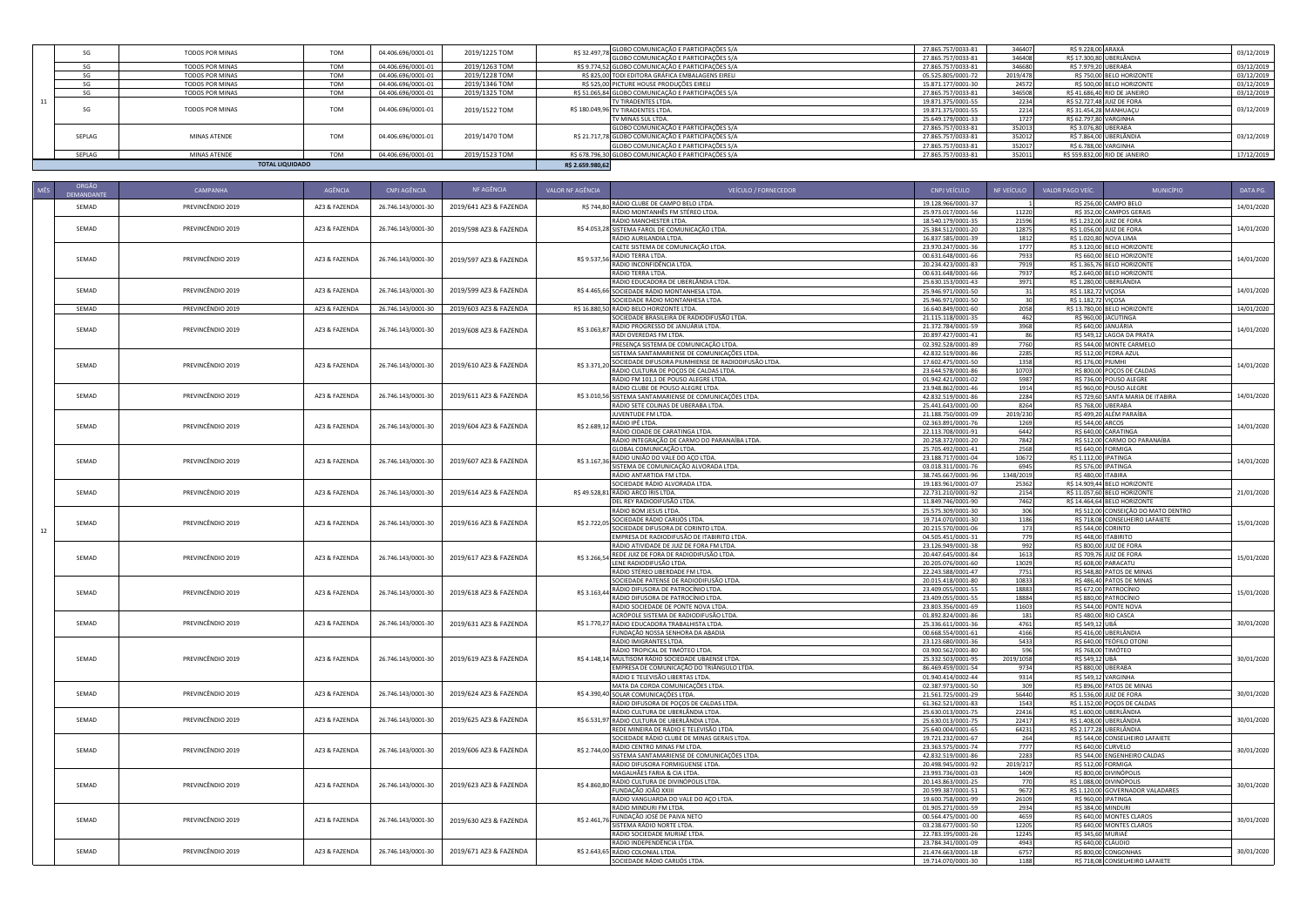|        |                           |               |                    |                        |               | RÁDIO VANGUARDA DO VALE DO AÇO LTDA.                      | 19.600.758/0001-99 | 26108          |                     | R\$ 816,00 IPATINGA                 |            |
|--------|---------------------------|---------------|--------------------|------------------------|---------------|-----------------------------------------------------------|--------------------|----------------|---------------------|-------------------------------------|------------|
| SEMAD  | PREVINCÊNDIO 2019         | AZ3 & FAZENDA | 26.746.143/0001-30 | 2019/629 AZ3 & FAZENDA | R\$ 3.743,60  | RÁDIO CENTENÁRIO FM LTDA.                                 | 25.793.563/0001-05 | 11314          |                     | R\$ 480,00 FRUTAL                   | 30/01/2020 |
|        |                           |               |                    |                        |               | SOCIEDADE CENTRO MINAS DE RÁDIO LTDA.                     | 03.834.834/0001-90 | 3056           |                     | R\$ 1.024,00 BOM DESPACHO           |            |
|        |                           |               |                    |                        |               | SOCIEDADE RÁDIO CIRCUITO DAS ÁGUAS LTDA.                  | 17.758.749/0001-03 | 2772           |                     | R\$ 736,00 CAXAMBÚ                  |            |
| SEMAD  | PREVINCÊNDIO 2019         | AZ3 & FAZENDA | 26.746.143/0001-30 |                        | R\$ 15.680,00 | RÁDIO ATALAIA DE BELO HORIZONTE LTDA.                     | 61.784.500/0001-56 | 1032           |                     | R\$ 320,00 BELO HORIZONTE           | 30/01/2020 |
|        |                           |               |                    | 2019/634 AZ3 & FAZENDA |               | CAETÉ SISTEMA DE COMUNICAÇÃO LTDA.                        | 23.970.247/0001-36 | 1846           |                     | R\$ 12.480,00 BELO HORIZONTE        |            |
|        |                           |               |                    |                        |               | RÁDIO TERRA DE MONTES CLAROS LTDA.                        | 18.942.540/0001-50 | 2112           |                     | R\$ 704,00 MONTES CLAROS            |            |
| SEMAD  | PREVINCÊNDIO 2019         | AZ3 & FAZENDA | 26.746.143/0001-30 | 2019/672 AZ3 & FAZENDA |               | R\$ 2.587,20 EMISSORAS SANTA CRUZ RÁDIO E TELEVISÃO LTDA. | 18.416.750/0001-04 | 8978           |                     | R\$ 704,00 PARÁ DE MINAS            | 30/01/2020 |
|        |                           |               |                    |                        |               | COMUNICAÇÕES FM PASSOS LTDA.                              | 02.428.153/0001-60 | 1693           |                     | R\$ 704,00 PASSOS                   |            |
|        |                           |               |                    |                        |               | RÁDIO SETE COLINAS DE UBERABA LTDA.                       | 25.441.643/0001-00 | 8266           |                     | R\$ 880,00 UBERABA                  |            |
| SEMAD  | PREVINCÊNDIO 2019         | AZ3 & FAZENDA | 26.746.143/0001-30 | 2019/673 AZ3 & FAZENDA | R\$ 1.940,40  | SOCIEDADE RÁDIO CLUBE DE VARGINHA LTDA.                   | 25.859.620/0001-01 | 2224/001       |                     | R\$ 704,00 VARGINHA                 | 30/01/2020 |
|        |                           |               |                    |                        |               |                                                           |                    |                |                     |                                     |            |
|        |                           |               |                    |                        |               | RÁDIO ALMENARA STÉREO FM LTDA.                            | 23.800.733/0001-06 | 1497           |                     | R\$ 576,00 ALMENARA                 |            |
| SEMAD  | PREVINCÊNDIO 2019         | AZ3 & FAZENDA | 26.746.143/0001-30 | 2019/628 AZ3 & FAZENDA |               | R\$ 3.214,40 SOCIEDADE RÁDIO IMBIARA DE ARAXÁ LTDA.       | 16.906.190/0001-40 | 6890           |                     | R\$ 704,00 ARAXÁ                    | 30/01/2020 |
|        |                           |               |                    |                        |               | SOCIEDADE RÁDIO IMBIARA DE ARAXÁ LTDA                     | 16.906.190/0001-40 | 6888           | R\$ 704,00 ARAXÁ    |                                     |            |
|        |                           |               |                    |                        |               | SISTEMA DE RADIODIFUSÃO ARAXÁ LTDA.                       | 20.030.987/0001-02 | 44559          | R\$ 640,00 ARAXÁ    |                                     |            |
| SG     | CERIMONIAL E EVENTOS 2019 | TOM           | 04.406.696/0001-01 | 2019/1588 TOM          |               | R\$ 997,00 EDITORA BIGRÁFICA LTDA.                        | 05.022.805/0001-50 | 2019/832       |                     | R\$ 800,00 BELO HORIZONTE           | 30/01/2020 |
| SG     | SECRETARIA GERAL 2019     | TOM           | 04.406.696/0001-01 | 2019/1587 TOM          |               | R\$ 913,50 PLURAL MÍDIAS IMPRESSAS EIRELI                 | 32.758.546/0001-00 | 2019/22        |                     | R\$ 675,00 BELO HORIZONTE           | 30/01/2020 |
| SEJUSP | SEGURANÇA 2019            | LF RECICLO    | 26.762.172/0001-96 | 2019/385 LF RECICLO    |               | R\$ 1.980,00 RÁDIO TERRA LTDA.                            | 00.631.648/0001-66 | 7944           |                     | R\$ 1.584,00 BELO HORIZONTE         | 30/01/2020 |
|        |                           |               |                    |                        |               |                                                           |                    |                |                     |                                     |            |
|        |                           |               |                    |                        |               | FUNDAÇÃO RADIODIFUSORA DE CONGONHAS                       | 18.529.446/0001-73 | 1576           |                     | R\$ 506,88 CONGONHAS                |            |
| SEJUSP | SEGURANÇA 2019            | LF RECICLO    | 26.762.172/0001-96 | 2019/261 LF RECICLO    |               | R\$ 2.126,21 RÁDIO PROGRESSO DE JANUÁRIA LTDA.            | 21.372.784/0001-59 | 3970           |                     | R\$ 768,00 JANUÁRIA                 | 30/01/2020 |
|        |                           |               |                    |                        |               | MOREIRA COMUNICAÇÕES LTDA.                                | 20.929.592/0001-38 | 1134           |                     | R\$ 460,80 CAMPO BELO               |            |
|        |                           |               |                    |                        |               | LT COSTA PINTO RADIODIFUSÃO LTDA                          | 02.357.172/0001-42 | 938            |                     | R\$ 414,72 ITAJUBÁ                  |            |
| SEJUSP | SEGURANÇA 2019            | LF RECICLO    | 26.762.172/0001-96 | 2019/267 LF RECICLO    |               | R\$ 1.491,17 RÁDIO PEPUÍRA FM LTDA.                       | 02.241.816/0001-32 | 140            |                     | R\$ 322,56 ENTRE RIOS DE MINAS      | 30/01/2020 |
|        |                           |               |                    |                        |               | RÁDIO SERRA AZUL DE FREQUÊNCIA MODULADA LTDA,             | 17.143.348/0001-30 | 2277           |                     | R\$480,00 SANTOS DUMOND             |            |
|        |                           |               |                    |                        |               | SOCIEDADE RÁDIO CLUBE DE MINAS GERAIS LTDA.               | 19.721.232/0001-67 | 271            |                     | R\$ 652,80 CONSELHEIRO LAFAIETE     |            |
| SEJUSP | SEGURANÇA 2019            | LF RECICLO    | 26.762.172/0001-96 | 2019/268 LF RECICLO    |               | R\$ 2.163,84 RÁDIO CLUBE DE ITAÚNA LTDA.                  | 21.255.419/0001-64 | 4750           |                     | R\$ 652,80 ITAÚNA                   | 30/01/2020 |
|        |                           |               |                    |                        |               | SISTEMA CANCELLA DE COMUNICAÇÃO LTDA.                     | 21.310.917/0001-62 | 17777          |                     | R\$460,80 ITUIUTABA                 |            |
|        |                           |               |                    |                        |               | RÁDIO RURAL NOVA GUARANÉSIA LTDA                          | 21.438.932/0001-90 | 463            |                     | R\$ 414,72 GUARANÉSIA               |            |
|        |                           |               |                    |                        |               |                                                           |                    |                |                     |                                     |            |
| SEJUSP | SEGURANÇA 2019            | LF RECICLO    | 26.762.172/0001-96 | 2019/269 LF RECICLO    |               | R\$ 2.154,43 SISTEMA DE COMUNICAÇÃO ALVORADA LTDA.        | 03.018.311/0001-76 | 6941           |                     | R\$ 691,20 IPATINGA                 | 30/01/2020 |
|        |                           |               |                    |                        |               | SISTEMA SANTAMARIENSE DE COMUNICAÇÕES LTDA.               | 42.832.519/0001-86 | 2287           |                     | R\$ 652,80 ENGENHEIRO CALDAS        |            |
|        |                           |               |                    |                        |               | RÁDIO RURAL DE TUPACIGUARA LTDA.                          | 25.296.997/0001-08 | 310            |                     | R\$ 422,40 TUPACIGUARA              |            |
| SEJUSP | SEGURANÇA 2019            | LF RECICLO    | 26.762.172/0001-96 | 2019/270 LF RECICLO    |               | R\$ 2.798,88 RÁDIO MANCHESTER LTDA.                       | 18.540.179/0001-35 | 21600          |                     | R\$ 1.478,40 JUIZ DE FORA           | 30/01/2020 |
|        |                           |               |                    |                        |               | SISTEMA CANCELLA DE COMUNICAÇÃO LTDA.                     | 21.310.917/0001-62 | 17772          |                     | R\$ 384,00 ITUIUTABA                |            |
|        |                           |               |                    |                        |               | R\$ 41.586,30 EMERGE BH PUBLICIDADE S/A                   | 25.003.169/0001-26 | 828            |                     | R\$ 16.974,00 BELO HORIZONTE        |            |
| SEJUSP | SEGURANÇA 2019            | LF RECICLO    | 26.762.172/0001-96 | 2019/237 LF RECICLO    |               | EMERGE BH PUBLICIDADE S/A                                 | 25.003.169/0001-26 | 840            |                     | R\$ 16.974,00 BELO HORIZONTE        | 30/01/2020 |
|        |                           |               |                    |                        |               | FM LIBERDADE DE ABRE CAMPO LTDA                           |                    |                |                     | R\$ 422,40 ABRE CAMPO               |            |
| SEJUSP | SEGURANÇA 2019            | LF RECICLO    | 26.762.172/0001-96 |                        |               |                                                           | 01.912.004/0001-09 | 2019/149       |                     |                                     | 30/01/2020 |
|        |                           |               |                    | 2019/260 LF RECICLO    |               | R\$ 3.292,80 RÁDIO COLONIAL LTDA.                         | 21.474.663/0001-18 | 6759           |                     | R\$ 960,00 CONGONHAS                |            |
|        |                           |               |                    |                        |               | RÁDIO CASTELO BRANCO LTDA.                                | 20.074.092/0001-61 | 3681           |                     | R\$ 1.305,60 DIVINÓPOLIS            |            |
|        |                           |               |                    |                        |               | RÁDIO TERRA DE MONTES CLAROS LTDA.                        | 18.942.540/0001-50 | 2113           |                     | R\$ 844,80 MONTES CLAROS            |            |
| SEJUSP | SEGURANÇA 2019            | LF RECICLO    | 26.762.172/0001-96 | 2019/262 LF RECICLO    |               | R\$ 2.916,48 RÁDIO CLUBE DE INHAPIM LTDA.                 | 26.169.789/0001-00 | 2019/504       |                     | R\$ 576,00 INHAPIM                  | 30/01/2020 |
|        |                           |               |                    |                        |               | SCALA FM STÉREO DE BELO HORIZONTE LTDA                    | 20.480.448/0001-67 | 2059           |                     | R\$ 960,00 SÃO JOÃO NEPOMUCENO      |            |
|        |                           |               |                    |                        |               | SCALA FM STÉREO DE BELO HORIZONTE LTDA                    | 20.480.448/0001-67 | 2055           |                     | R\$460,80 FORMIGA                   |            |
| SEJUSP | SEGURANÇA 2019            | LF RECICLO    | 26.762.172/0001-96 | 2019/263 LF RECICLO    |               | R\$ 3.373,71 SCALA FM STÉREO DE BELO HORIZONTE LTDA.      | 20.480.448/0001-67 | 2057           |                     | R\$ 1.141,25 MONTES CLAROS          | 30/01/2020 |
|        |                           |               |                    |                        |               | RÁDIO CLUBE DE POUSO ALEGRE LTDA.                         | 23.948.862/0001-46 | 1916           |                     | R\$ 1.152,00 POUSO ALEGRE           |            |
|        |                           |               |                    |                        |               | RÁDIO DE ARAGUARI LTDA.                                   | 16.824.674/0001-40 | 7916           |                     | R\$ 1.075,20 ARAGUARI               |            |
|        |                           |               |                    |                        |               |                                                           |                    |                |                     |                                     |            |
| SEJUSP | SEGURANÇA 2019            | LF RECICLO    | 26.762.172/0001-96 | 2019/264 LF RECICLO    |               | R\$ 3.339,84 RÁDIO CULTURA DE DIVINÓPOLIS LTDA.           | 20.143.863/0001-25 | 769            |                     | R\$ 1.305,60 DIVINÓPOLIS            | 30/01/2020 |
|        |                           |               |                    |                        |               | SOCIEDADE RÁDIO CLUBE DE VARGINHA LTDA.                   | 25.859.620/0001-01 | 2217           |                     | R\$ 345,60 VARGINHA                 |            |
|        |                           |               |                    |                        |               | RÁDIO BRASILEIRA DE DIVINÓPOLIS LTDA.                     | 17.591.546/0001-67 | 3964           |                     | R\$ 1.305,60 DIVINÓPOLIS            |            |
| SEJUSP | SEGURANÇA 2019            | LF RECICLO    | 26.762.172/0001-96 | 2019/265 LF RECICLO    |               | R\$ 3.622,08 RÁDIO PROGRESSO DE MUCURI LTDA.              | 18.844.563/0001-21 | 3353           |                     | R\$ 1.344,00 TEÓFILO OTONI          | 30/01/2020 |
|        |                           |               |                    |                        |               | RÁDIO ONDA NORTE FM LTDA.                                 | 23.396.435/0001-00 | 690            |                     | R\$307,20 JANAÚBA                   |            |
|        |                           |               |                    |                        |               | PARAÍSO FM LTDA.                                          | 21.322.565/0001-65 | 1293           |                     | R\$ 307,20 SÃO SEBASTIÃO DO PARAÍSO |            |
| SEJUSP | SEGURANÇA 2019            | LF RECICLO    | 26.762.172/0001-96 | 2019/266 LF RECICLO    |               | R\$ 2.352,00 SISTEMA VANGUARDA DE COMUNICAÇÃO LTDA.       | 18.239.996/0001-58 | 6094           |                     | R\$ 844,80 VARGINHA                 | 30/01/2020 |
|        |                           |               |                    |                        |               |                                                           |                    | 5007           |                     |                                     |            |
|        |                           |               |                    |                        |               | RÁDIO INDEPENDÊNCIA LTDA.                                 | 23.784.341/0001-09 |                |                     | R\$ 768,00 CLÁUDIO                  |            |
| SEJUSP | SEGURANÇA 2019            | LF RECICLO    | 26.762.172/0001-96 | 2019/321 LF RECICLO    |               | R\$ 9.172,80 CAETÉ SISTEMA DE COMUNICAÇÃO LTDA.           | 23.970.247/0001-36 | 1865           |                     | R\$ 7.488,00 BELO HORIZONTE         | 30/01/2020 |
| SEJUSP | SEGURANÇA 2019            | LF RECICLO    | 26.762.172/0001-96 | 2019/322 LF RECICLO    |               | R\$ 16.536,00 RÁDIO BELO HORIZONTE LTDA.                  | 16.640.849/0001-60 | 2169           |                     | R\$ 13.228,80 BELO HORIZONTE        | 30/01/2020 |
| SEJUSP | SEGURANÇA 2019            | LF RECICLO    | 26.762.172/0001-96 | 2019/328 LF RECICLO    |               | R\$ 15.496,25 SOCIEDADE MINEIRA DE CULTURA LTDA.          | 17.178.195/0055-50 | 1335           |                     | R\$ 4.126,24 BELO HORIZONTE         | 30/01/2020 |
|        |                           |               |                    |                        |               | RÁDIO STÉREO FM LAGOA SANTA LTDA.                         | 26.232.603/0001-02 | 1117           |                     | R\$ 8.371,40 BELO HORIZONTE         |            |
| SEJUSP | SEGURANÇA 2019            | LF RECICLO    | 26.762.172/0001-96 | 2019/228 LF RECICLO    |               | R\$ 7.857,57 MANTIQUEIRA EDITORIAL LTDA.                  | 07.134.411/0001-19 | 685            |                     | R\$ 6.285,06 BELO HORIZONTE         | 17/12/2019 |
|        |                           |               |                    |                        |               | <u>RÁDIO BELO HORIZONTE LTDA.</u>                         | 16.640.849/0001-60 | 2156           |                     | R\$ 22.599,20 BELO HORIZONTE        |            |
| SEJUSP | SEGURANÇA 2019            | LF RECICLO    | 26.762.172/0001-96 | 2019/251 LF RECICLO    |               | R\$ 52.375,45 CAETE SISTEMA DE COMUNICAÇÃO LTDA.          |                    | 1847           |                     |                                     | 17/12/2019 |
|        |                           |               |                    |                        |               |                                                           | 23.970.247/0001-36 |                |                     | R\$ 12.792,00 BELO HORIZONTE        |            |
|        |                           |               |                    |                        |               | SCALA FM STÉREO DE BELO HORIZONTE LTDA                    | 20.480.448/0001-67 | 1996           |                     | R\$ 6.509,16 BELO HORIZONTE         |            |
|        |                           |               |                    |                        |               | SOCIEDADE RÁDIO E TELEVISÃO ALTEROSA LTDA                 | 17.247.925/0001-34 | 1920           |                     | R\$ 19.683,56 BELO HORIZONTE        |            |
| SEJUSP | SEGURANÇA 2019            | LF RECICLO    | 26.762.172/0001-96 | 2019/111 LF RECICLO    |               | R\$ 37.743,55 SOCIEDADE RÁDIO E TELEVISÃO ALTEROSA LTDA   | 17.247.925/0001-34 | 1919           |                     | R\$ 8.011,64 BELO HORIZONTE         | 14/01/2020 |
|        |                           |               |                    |                        |               | TV TIRADENTES LTDA.                                       | 19.871.375/0001-55 | 2180           |                     | R\$ 2.499,64 MANHUAÇU               |            |
| SEJUSP | SEGURANÇA 2019            | LF RECICLO    | 26.762.172/0001-96 | 2019/198 LF RECICLO    |               | R\$ 2.011,50 REGIONAL CENTRO SUL DE COMUNICAÇÃO S/A       | 17.772.153/0001-50 | 2767           |                     | R\$ 1.609,20 UBERABA                | 14/01/2020 |
|        |                           |               |                    |                        |               | TV TIRADENTES LTDA.                                       | 19.871.375/0001-55 | 2130           |                     | R\$ 3.609,84 MANHUAÇU               |            |
| SEJUSP | SEGURANÇA 2019            | LF RECICLO    | 26.762.172/0001-96 | 2019/114 LF RECICLO    |               | R\$ 21.294,00 TV TIRADENTES LTDA.                         | 19.871.375/0001-55 | 2131           |                     | R\$ 8.720,40 MANHUAÇU               | 14/01/2020 |
|        |                           |               |                    |                        |               | TV MINAS CENTRO-OESTE LTDA.                               | 01.710.918/0001-97 | 1241           |                     | R\$ 4.704,96 DIVINÓPOLIS            |            |
| SEJUSP | SEGURANÇA 2019            | LF RECICLO    | 26.762.172/0001-96 | 2019/230 LF RECICLO    |               | R\$ 748,80 JUVENTUDE FM LTDA.                             | 21.188.750/0001-09 | 2019/247       |                     | R\$ 599,04 ALÉM PARAÍBA             | 14/01/2020 |
| SEJUSP | SEGURANÇA 2019            | LF RECICLO    | 26.762.172/0001-96 | 2019/231 LF RECICLO    |               | R\$ 3.314,85 RÁDIO TERRA LTDA.                            | 00.631.648/0001-66 | 7939           |                     | R\$ 2.706,00 BELO HORIZONTE         | 14/01/2020 |
|        |                           |               |                    |                        |               | R\$ 29.730,22 PUBLIBANCA PUBLICIDADE LTDA.                | 09.477.131/0001-39 | 2640           |                     | R\$ 12.134,78 BELO HORIZONTE        |            |
| SEJUSP | SEGURANÇA 2019            | LF RECICLO    | 26.762.172/0001-96 | 2019/236 LF RECICLO    |               |                                                           |                    |                |                     |                                     | 14/01/2020 |
|        |                           |               |                    |                        |               | UBLIBANCA PUBLICIDADE LTDA.                               | 09.477.131/0001-39 | 2641           |                     | R\$ 12.134,78 BELO HORIZONTE        |            |
| SEJUSP | SEGURANÇA 2019            | LF RECICLO    | 26.762.172/0001-96 | 2019/235 LF RECICLO    |               | R\$ 15.523,20 PROMO MÍDIA TECNOLOGIA E INTERAÇÃO LTDA.    | 18.796.645/0001-48 | 2019/327       |                     | R\$ 6.336,00 BELO HORIZONTE         | 14/01/2020 |
|        |                           |               |                    |                        |               | PROMO MÍDIA TECNOLOGIA E INTERAÇÃO LTDA.                  | 18.796.645/0001-48 | 2019/326       |                     | R\$ 6.336,00 BELO HORIZONTE         |            |
|        |                           |               |                    |                        |               | SEMPRE EDITORA LTDA.                                      | 26.198.515/0004-84 | 1394           |                     | R\$ 3.730,81 BELO HORIZONTE         |            |
| SEJUSP | SEGURANÇA 2019            | LF RECICLO    | 26.762.172/0001-96 | 2019/245 LF RECICLO    |               | R\$ 21.899,04 SOCIEDADE MINEIRA DE CULTURA LTDA.          | 17.178.195/0055-50 | 1348           |                     | R\$ 2.415,36 BELO HORIZONTE         | 15/01/2020 |
|        |                           |               |                    |                        |               | RÁDIO BETIM SOCIEDADE DE RADIO DIFUSÃO LTDA.              | 21.513.114/0001-05 | 13373          |                     | R\$ 11.730,59 BELO HORIZONTE        |            |
|        |                           |               |                    | 2019/244 LF RECICLO    |               | R\$ 13.925,82 PUBLIBANCA PUBLICIDADE LTDA.                | 09.477.131/0001-39 | 2654           |                     | R\$ 3.789,34 BELO HORIZONTE         |            |
| SEJUSP | SEGURANÇA 2019            | LF RECICLO    | 26.762.172/0001-96 |                        |               | PUBLIBANCA PUBLICIDADE LTDA                               | 09.477.131/0001-39 | 2655           |                     | R\$ 7.578,67 BELO HORIZONTE         | 15/01/2020 |
|        |                           |               |                    |                        |               | RÁDIO ARCO ÍRIS LTDA.                                     | 22.731.210/0001-92 | 2077           |                     | R\$ 6.634,69 BELO HORIZONTE         |            |
| SEJUSP | SEGURANÇA 2019            | LF RECICLO    | 26.762.172/0001-96 | 2019/246 LF RECICLO    |               | R\$ 25.400,91 RÁDIO STÉREO FM LAGOA SANTA LTDA.           | 26.232.603/0001-02 | 1139           |                     | R\$ 5.151,63 BELO HORIZONTE         | 15/01/2020 |
|        |                           |               |                    |                        |               |                                                           |                    |                |                     |                                     |            |
|        |                           |               |                    |                        |               | SOCIEDADE RÁDIO ALVORADA LTDA.                            | 19.183.961/0001-07 | 25303          |                     | R\$ 8.949,12 BELO HORIZONTE         |            |
| SEJUSP | SEGURANÇA 2019            | LF RECICLO    | 26.762.172/0001-96 | 2019/259 LF RECICLO    |               | R\$ 15.298,50 SCALA FM STÉREO DE BELO HORIZONTE LTDA.     | 20.480.448/0001-67 | 2001           |                     | R\$ 3.810,24 BELO HORIZONTE         | 30/01/2020 |
|        |                           |               |                    |                        |               | DEL REY RADIODIFUSÃO LTDA.                                | 11.849.746/0001-90 | 7358           |                     | R\$ 8.678,34 BELO HORIZONTE         |            |
|        |                           |               |                    |                        |               | SCALA FM STÉREO DE BELO HORIZONTE LTDA.                   | 20.480.448/0001-67 | 2056           |                     | R\$ 345,60 ITAPAGIPE                |            |
| SEJUSP | SEGURANÇA 2019            | LF RECICLO    | 26.762.172/0001-96 | 2019/273 LF RECICLO    |               | R\$ 1.552,32 EMPRESA DE RADIODIFUSÃO DE ITABIRITO LTDA.   | 04.505.451/0001-31 | 785            |                     | R\$ 537,60 ITABIRITO                | 30/01/2020 |
|        |                           |               |                    |                        |               | RÁDIO FIFOM DE ITABIRA LTDA.                              | 17.376.120/0001-90 | 193/2019       |                     | R\$ 384,00 ITABIRA                  |            |
| SEJUSP | SEGURANÇA 2019            | LF RECICLO    | 26.762.172/0001-96 | 2019/283 LF RECICLO    |               | R\$ 1.816,50 GLOBO COMUNICAÇÃO E PARTICIPAÇÕES S/A        | 27.865.757/0001-02 | 92147          |                     | R\$ 1.730,00 BELO HORIZONTE         | 30/01/2020 |
|        |                           |               |                    |                        |               | SOCIEDADE RÁDIO IMBIARA DE ARAXÁ LTDA.                    | 16.906.190/0001-40 | 6895           |                     | R\$ 844,80 ARAXÁ                    |            |
| SEJUSP | SEGURANÇA 2019            | LF RECICLO    | 26.762.172/0001-96 | 2019/285 LF RECICLO    |               | R\$ 3.149,80 SOCIEDADE RÁDIO MONTANHESA LTDA.             | 25.946.971/0001-50 | 29             | R\$ 1.419,26 VIÇOSA |                                     | 30/01/2020 |
|        |                           |               |                    |                        |               |                                                           |                    |                |                     |                                     |            |
|        |                           |               |                    |                        |               | RÁDIO CLUBE DE CAMPO BELO LTDA.                           | 19.128.966/0001-37 | $\overline{2}$ |                     | R\$ 307,20 CAMPO BELO               |            |
|        |                           |               |                    |                        |               | RÁDIO DIVINÓPOLIS LTDA.                                   | 17.258.443/0001-80 | 3280           |                     | R\$ 844,80 DIVINÓPOLIS              |            |
| SEJUSP | SEGURANÇA 2019            | LF RECICLO    | 26.762.172/0001-96 | 2019/287 LF RECICLO    |               | R\$ 2.516,64 RÁDIO CLUBE FM ITURAMA LTDA.                 | 01.758.483/0001-50 | 8988           |                     | R\$ 518,40 ITURAMA                  | 30/01/2020 |
|        |                           |               |                    |                        |               |                                                           |                    |                |                     |                                     |            |
|        |                           |               |                    |                        |               | RÁDIO ALMENARA STÉREO FM LTDA.                            | 23.800.733/0001-06 | 1498           |                     | R\$ 691,20 ALMENARA                 |            |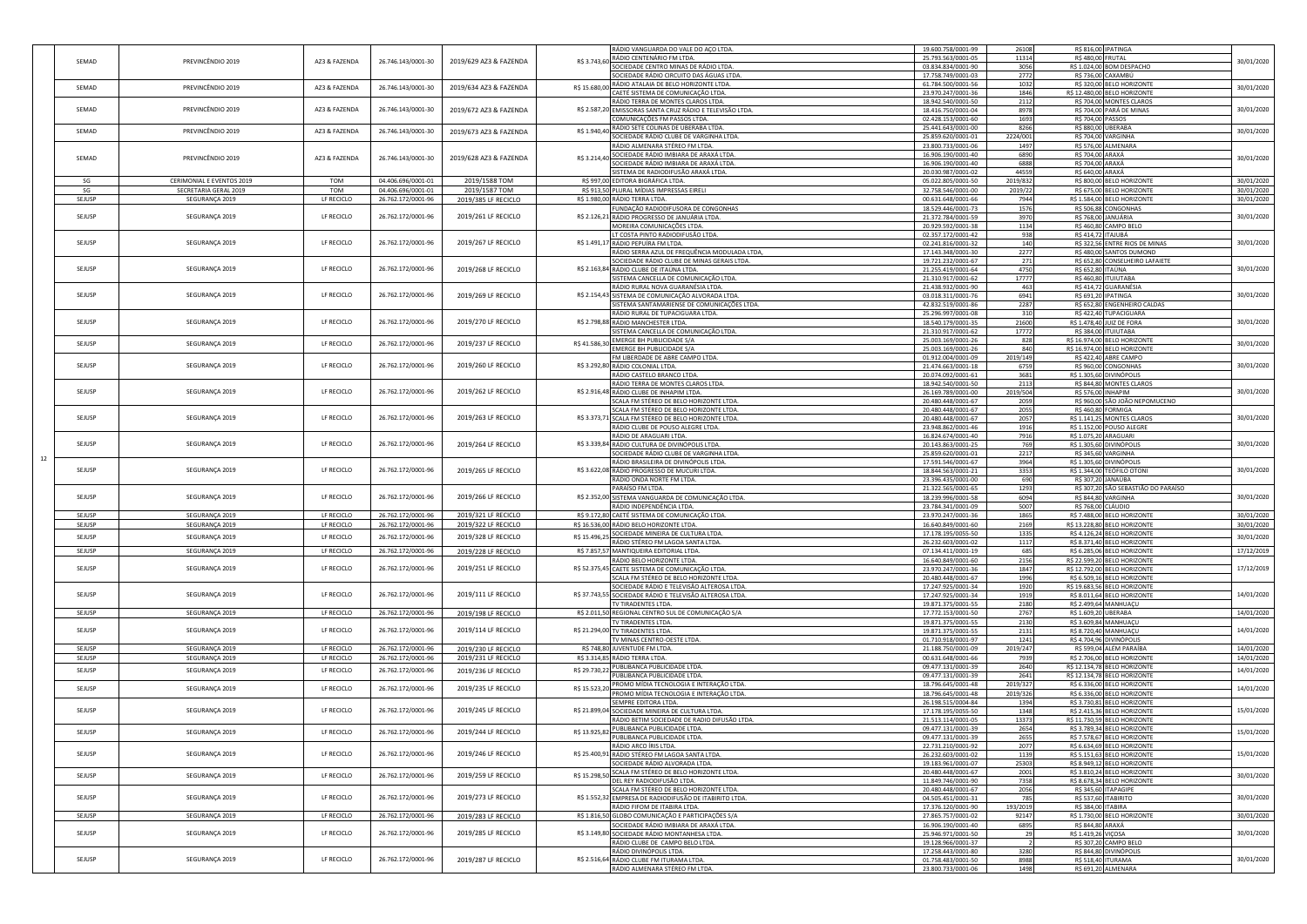|    |        |                             |            |                    |                     |               | RÁDIO TREZE DE JUNHO LTDA.                                                                         | 18.398.669/0001-49                       | 707           |                   | R\$ 537,60 MANTENA                                     |            |
|----|--------|-----------------------------|------------|--------------------|---------------------|---------------|----------------------------------------------------------------------------------------------------|------------------------------------------|---------------|-------------------|--------------------------------------------------------|------------|
|    | SEJUSP | SEGURANÇA 2019              | LF RECICLO | 26.762.172/0001-96 | 2019/288 LF RECICLO |               | R\$ 2.352,00 RÁDIO MARIANA LTDA.<br>RÁDIO SÃO FRANCISCO LTDA.                                      | 25.892.878/0001-00<br>25.205.683/0001-44 | 1168<br>16807 |                   | R\$ 422,40 MARIANA<br>R\$ 960,00 MONTES CLAROS         | 30/01/2020 |
|    |        |                             |            |                    |                     |               | R\$ 1.081,92 CHAPADÃO RADIODIFUSÃO LTDA.                                                           | 01.775.843/0001-22                       | 1550          |                   | R\$ 307,20 SÃO ROQUE DE MINAS                          |            |
|    | SEJUSP | SEGURANÇA 2019              | LF RECICLO | 26.762.172/0001-96 | 2019/293 LF RECICLO |               | MULTISOM RÁDIO SOCIEDADE UBAENSE LTDA.                                                             | 25.332.503/0001-95                       | 2019/1071     | R\$ 576,00 UBÁ    |                                                        | 30/01/2020 |
|    | CGE    | PLANO DE INTEGRIGADE CGE    | TOM        | 04.406.696/0001-01 | 2019/1592 TOM       |               | R\$ 1.150,40 EDITORA BIGRÁFICA LTDA.                                                               | 05.022.805/0001-50                       | 2019/990      |                   | R\$ 760,00 BELO HORIZONTE                              | 30/01/2020 |
|    |        |                             |            |                    |                     |               | RÁDIO PONTAL DE ITABIRA LTDA.                                                                      | 22.291.348/0001-18                       | 411/2019      |                   | R\$ 408,00 ITABIRA                                     |            |
|    | SEE    | NOVO CURRICULO ENSINO MÉDIO | TOM        | 04.406.696/0001-01 | 2019/1499 TOM       |               | R\$ 1.050,00 SCALA FM STÉREO DE BELO HORIZONTE LTDA.                                               | 20.480.448/0001-67                       | 2030          |                   | R\$ 216,00 ITAPAGIPE                                   | 30/01/2020 |
|    |        |                             |            |                    |                     |               | RÁDIO DIFUSORA DE ITAJUBÁ LTDA.                                                                    | 20.126.264/0001-01                       | 5011          |                   | R\$ 216,00 ITAJUBÁ                                     |            |
|    |        |                             |            |                    |                     |               | MULTISOM RÁDIO SOCIEDADE UBAENSE LTDA.                                                             | 25.332.503/0001-95                       | 2019/1072     | R\$ 411,84 UBÁ    |                                                        |            |
|    | SEE    | NOVO CURRICULO ENSINO MÉDIO | <b>TOM</b> | 04.406.696/0001-01 | 2019/1581 TOM       |               | R\$ 1.785,84 SOCIEDADE RÁDIO MONTANHESA LTDA.                                                      | 25.946.971/0001-50                       | 59            |                   | R\$ 709,63 VIÇOSA                                      | 30/01/2020 |
|    |        |                             |            |                    |                     |               | SISTEMA DE RADIODIFUSÃO VEREDAS DE UNAÍ LTDA.                                                      | 19.077.080/0001-01                       | 2457          | R\$ 307,20 UNAÍ   |                                                        |            |
|    |        |                             |            |                    |                     |               | RÁDIO JURITI DE PARACATU LTDA.                                                                     | 23.156.888/0001-51                       | 17919         |                   | R\$ 312,80 PARCATU                                     |            |
|    | SEE    | NOVO CURRICULO ENSINO MÉDIO | TOM        | 04.406.696/0001-01 | 2019/1718 TOM       |               | R\$ 1.154,60 SOCIEDADE RÁDIO OLIVEIRA LTDA.                                                        | 22.986.509/0001-98                       | 2019/10000000 |                   | R\$ 334,40 OLIVEIRA                                    | 30/01/2020 |
|    |        |                             |            |                    |                     |               | RÁDIO SOCIEDADE MURIAÉ LTDA.                                                                       | 22.986.509/0001-98                       | 12260         |                   | R\$ 276,48 MURIAÉ                                      |            |
|    |        |                             |            |                    |                     |               | MOREIRA COMUNICAÇÕES LTDA.                                                                         | 20.929.592/0001-38                       | 1135          |                   | R\$ 288,00 CAMPO BELO                                  |            |
|    | SEE    | NOVO CURRICULO ENSINO MÉDIO | <b>TOM</b> | 04.406.696/0001-01 | 2019/1332 TOM       |               | R\$ 1.920,00 RÁDIO PROGRESSO DE MUCURI LTDA.                                                       | 18.844.563/0001-21                       | 3354          |                   | R\$ 210,00 TEÓFILO OTONI                               | 17/12/2019 |
|    |        |                             |            |                    |                     |               | MULTISOM RÁDIO CATAGUASES LTDA                                                                     | 19.525.336/0001-04                       | 7134          |                   | R\$ 408,00 CATAGUASES                                  |            |
|    |        |                             |            |                    |                     |               | RÁDIO CAPITAL DO TRIÂNGULO LTDA.                                                                   | 23.802.986/0001-19                       | 6505          |                   | R\$ 240,00 PATROCÍNIO                                  |            |
|    | SEE    | NOVO CURRICULO ENSINO MÉDIO | <b>TOM</b> | 04.406.696/0001-01 | 2019/1370 TOM       |               | R\$ 1.308,00 RÁDIO COLONIAL LTDA.                                                                  | 21.474.663/0001-18                       | 6779          |                   | R\$ 480,00 CONGONHAS                                   | 17/12/2019 |
|    |        |                             |            |                    |                     |               | SISTEMA SANTAMARIENSE DE COMUNICAÇÕES LTDA.                                                        | 42.832.519/0001-86                       | 2295          |                   | R\$ 326,40 ENGENHEIRO CALDAS                           |            |
|    |        |                             |            |                    |                     |               | RÁDIO EDUCADORA TRABALHISTA LTDA.                                                                  | 25.336.611/0001-36                       | 4780          | R\$ 329,47 UBÁ    |                                                        |            |
|    | SEE    | NOVO CURRICULO ENSINO MÉDIO | TOM        | 04.406.696/0001-01 | 2019/1377 TOM       |               | R\$ 1.143,84 RÁDIO TROPICAL DE TRÊS CORAÇÕES LTDA.                                                 | 25.235.342/0001-11                       | 4964          |                   | R\$ 326,40 TRÊS CORAÇÕES                               | 17/12/2019 |
|    |        |                             |            |                    |                     |               | RÁDIO TROPICAL DE TRÊS CORAÇÕES LTDA.                                                              | 25.235.342/0001-11                       | 4963          |                   | R\$ 259,20 TRÊS CORAÇÕES                               |            |
|    |        |                             |            |                    |                     |               | ACRÓPOLE SISTEMA DE RADIODIFUSÃO LTDA.                                                             | 01.892.824/0001-86                       | 183           |                   | R\$ 288,00 RIO CASCA                                   |            |
|    | SEE    | NOVO CURRICULO ENSINO MÉDIO | TOM        | 04.406.696/0001-01 | 2019/1380 TOM       |               | R\$ 1.596,00 RÁDIO SETE COLINAS DE UBERABA LTDA.                                                   | 25.441.643/0001-00                       | 8342          |                   | R\$ 460,80 UBERABA                                     | 17/12/2019 |
|    |        |                             |            |                    |                     |               | RÁDIO SETE COLINAS DE UBERABA LTDA.<br>RÁDIO CIDADE DE CARATINGA LTDA.                             | 25.441.643/0001-00                       | 8341<br>6499  |                   | R\$ 528,00 UBERABA<br>R\$ 384,00 CARATINGA             |            |
|    | SEE    | NOVO CURRICULO ENSINO MÉDIO | TOM        | 04.406.696/0001-01 | 2019/1388 TOM       |               | R\$ 1.152,00 JS COELHO COMUNICAÇÃO LTDA.                                                           | 22.113.708/0001-91<br>21.805.588/0001-20 | 2019/130      |                   | R\$ 211,20 CONSELHEIRO PENA                            | 17/12/2019 |
|    |        |                             |            |                    |                     |               | SOCIEDADE DIFUSORA DE CORINTO LTDA.                                                                | 20.215.570/0001-06                       | 174           |                   | R\$ 326,40 CORINTO                                     |            |
|    |        |                             |            |                    |                     |               | FM LIBERDADE DE ABRE CAMPO LTDA                                                                    | 01.912.004/0001-09                       | 2019/150      |                   | R\$ 264,00 ABRE CAMPO                                  |            |
|    | SEE    | NOVO CURRICULO ENSINO MÉDIO | <b>TOM</b> | 04.406.696/0001-01 | 2019/1333 TOM       |               | R\$ 1.485,00 MAGALHÃES FARIA & CIA LTDA.                                                           | 23.993.736/0001-03                       | 1423          |                   | R\$ 600,00 DIVINÓPOLIS                                 | 15/01/2020 |
|    |        |                             |            |                    |                     |               | MULTISOM RÁDIO LESTE MINEIRO LTDA.                                                                 | 23.149.057/0001-52                       | 869           |                   | R\$ 324,00 CATAGUASES                                  |            |
|    |        |                             |            |                    |                     |               | RÁDIO PROGRESSO DE MUCURI LTDA.                                                                    | 18.844.563/0001-21                       | 3367          |                   | R\$ 672,00 TEÓFILO OTONI                               |            |
|    | SEE    | NOVO CURRICULO ENSINO MÉDIO | TOM        | 04.406.696/0001-01 | 2019/1335 TOM       |               | R\$ 2.023,20 RÁDIO DIVINAL FM LTDA.                                                                | 21.639.455/0002-02                       | 1512          |                   | R\$ 274,56 LAGOA DA PRATA                              | 15/01/2020 |
|    |        |                             |            |                    |                     |               | FUNDAÇÃO JOÃO XXIII                                                                                | 20.599.387/0001-51                       | 9693          |                   | R\$ 672,00 GOVERNADOR VALADARES                        |            |
|    |        |                             |            |                    |                     |               | SOCIEDADE DIFUSORA DE CORINTO LTDA.                                                                | 20.215.570/0001-06                       | 171           |                   | R\$ 408,00 CORINTO                                     |            |
|    | SEE    | NOVO CURRICULO ENSINO MÉDIO | TOM        | 04.406.696/0001-01 | 2019/1384 TOM       |               | R\$ 1.620,00 RÁDIO EDUCADORA DE ARCOS LTDA.                                                        | 20.922.753/0001-61                       | 2019/326      |                   | R\$ 480,00 ARCOS                                       | 15/01/2020 |
|    |        |                             |            |                    |                     |               | RÁDIO CACIQUE DE ARAGUARI LTDA                                                                     | 16.822.561/0001-06                       | 1917          |                   | R\$ 408,00 ARAGUARI                                    |            |
|    |        |                             |            |                    |                     |               | RÁDIO DIFUSORA DE PIRANGA LTDA.                                                                    | 19.965.631/0001-73                       | 114/2019      |                   | R\$ 240,00 PIRANGA                                     |            |
|    | SEE    | NOVO CURRICULO ENSINO MÉDIO | TOM        | 04.406.696/0001-01 | 2019/1385 TOM       |               | R\$ 1.500,00 RÁDIO CIDADE DE CARATINGA LTDA.                                                       | 22.113.708/0001-91                       | 6492          |                   | R\$ 480,00 CARATINGA                                   | 15/01/2020 |
|    |        |                             |            |                    |                     |               | RÁDIO CACIQUE DE ARAGUARI LTDA.                                                                    | 16.822.561/0001-06                       | 1918          |                   | R\$480,00 ARAGUARI                                     |            |
|    | SEE    |                             | <b>TOM</b> | 04.406.696/0001-01 | 2019/1387 TOM       |               | ALÔ FM SOCIEDADE LTDA.                                                                             | 11.474.686/0001-79                       | 2019/223      |                   | R\$ 324,00 DIAMANTINA                                  | 15/01/2020 |
|    |        | NOVO CURRICULO ENSINO MÉDIO |            |                    |                     |               | R\$ 1.305,00 RÁDIO CIDADE GUAXUPÉ FM LTDA.<br>REDE CARAÇA DE COMUNICAÇÃO LTDA.                     | 21.329.701/0001-49<br>22.113.898/0001-47 | 2970<br>1361  |                   | R\$ 408,00 GUAXUPÉ<br>R\$ 312,00 ITABIRA               |            |
|    |        |                             |            |                    |                     |               | RÁDIO TRANSMINERAL LTDA.                                                                           | 20.007.308/0001-76                       | 4260          |                   | R\$ 326,40 LAMBARI                                     |            |
| 12 | SEE    | NOVO CURRICULO ENSINO MÉDIO | <b>TOM</b> | 04.406.696/0001-01 | 2019/1389 TOM       |               | R\$ 1.212,00 RÁDIO ALTERNATIVA DE JANUÁRIA LTDA.                                                   | 21.372.784/0001-59                       | 3967          |                   | R\$ 384,00 JANUÁRIA                                    | 15/01/2020 |
|    |        |                             |            |                    |                     |               | ALÔ FM SOCIEDADE LTDA.                                                                             | 11.474.686/0001-79                       | 2019/222      |                   | R\$ 259,20 DIAMANTINA                                  |            |
|    |        |                             |            |                    |                     |               | RÁDIO COLONIAL FM DEL REI LTDA.                                                                    | 21.273.172/0001-09                       | 6435          |                   | R\$ 312,00 SÃO JOÃO DEL REI                            |            |
|    | SEE    | NOVO CURRICULO ENSINO MÉDIO | <b>TOM</b> | 04.406.696/0001-01 | 2019/1407 TOM       |               | R\$ 1.464,00 LT COSTA PINTO RADIODIFUSÃO LTDA                                                      | 02.357.172/0001-42                       | 937           |                   | R\$ 259,20 ITAJUBÁ                                     | 15/01/2020 |
|    |        |                             |            |                    |                     |               | RÁDIO COLONIAL LTDA.                                                                               | 21.474.663/0001-18                       | 6760          |                   | R\$ 600,00 CONGONHAS                                   |            |
|    | SEE    | NOVO CURRICULO ENSINO MÉDIO | <b>TOM</b> | 04.406.696/0001-01 | 2019/1408 TOM       | R\$ 28.477,45 | DEL REY RADIODIFUSÃO LTDA                                                                          | 11.849.746/0001-90                       | 7357          |                   | R\$ 7.593,98 BELO HORIZONTE                            | 15/01/2020 |
|    |        |                             |            |                    |                     |               | DEL REY RADIODIFUSÃO LTDA.                                                                         | 11.849.746/0001-90                       | 7348          |                   | R\$ 15.187,98 BELO HORIZONTE                           |            |
|    |        |                             |            |                    |                     |               | RÁDIO COLONIAL FM DEL REI LTDA                                                                     | 21.273.172/0001-09                       | 6472          |                   | R\$ 249,60 SÃO JOÃO DEL REI                            |            |
|    | SEE    | NOVO CURRICULO ENSINO MÉDIO | <b>TOM</b> | 04.406.696/0001-01 | 2019/1409 TOM       |               | R\$ 1.056,00 RÁDIO RURAL DE TUPACICGUARA LTDA.                                                     | 25.296.997/0001-08                       | 322           |                   | R\$ 211,20 TUPACIGUARA                                 | 15/01/2020 |
|    |        |                             |            |                    |                     |               | SISTEMA RÁDIO NORTE LTDA                                                                           | 03.238.677/0001-50                       | 12212         |                   | R\$ 384,00 MONTES CLAROS                               |            |
|    | SEE    | NOVO CURRICULO ENSINO MÉDIO | TOM        | 04.406.696/0001-01 | 2019/1462 TOM       |               | SISTEMA HOJE DE RÁDIO LTDA<br>R\$ 3.075,00 RÁDIO TERRA LTDA                                        | 26.197.988/0001-14                       | 1021<br>7943  |                   | R\$ 990,00 BELO HORIZONTE<br>R\$ 990,00 BELO HORIZONTE | 15/01/2020 |
|    |        |                             |            |                    |                     |               | RÁDIO ATALAIA DE BELO HORIZONTE LTDA.                                                              | 00.631.648/0001-66<br>61.784.500/0001-56 | 1041          |                   | R\$ 480,00 BELO HORIZONTE                              |            |
|    |        |                             |            |                    |                     |               | SISTEMA CANCELLA DE COMUNICAÇÃO LTDA.                                                              | 21.310.917/0001-62                       | 17825         |                   | R\$ 192,00 ITUIUTABA                                   |            |
|    | SEE    | NOVO CURRICULO ENSINO MÉDIO | <b>TOM</b> | 04.406.696/0001-01 | 2019/1463 TOM       |               | R\$ 1.776,00 RÁDIO CULTURA DE UBERLÂNDIA LTDA.                                                     | 25.630.013/0001-75                       | 22507         |                   | R\$ 844,80 UBERLÂNDIA                                  | 15/01/2020 |
|    |        |                             |            |                    |                     |               | SISTEMA DE RADIODIFUSÃO ARAXÁ LTDA.                                                                | 20.030.987/0001-02                       | 44593         |                   | R\$ 384,00 ARAXÁ                                       |            |
|    |        |                             |            |                    |                     |               | RÁDIO TROPICAL DE TRÊS CORAÇÕES LTDA.                                                              | 25.235.342/0001-11                       | 4947          |                   | R\$ 408,00 TRÊS CORAÇÕES                               |            |
|    | SEE    | NOVO CURRICULO ENSINO MÉDIO | <b>TOM</b> | 04.406.696/0001-01 | 2019/1376 TOM       |               | R\$ 1.360,50 RÁDIO TROPICAL DE TRÊS CORAÇÕES LTDA.                                                 | 25.235.342/0001-11                       | 4946          |                   | R\$ 324,00 TRÊS CORAÇÕES                               | 15/01/2020 |
|    |        |                             |            |                    |                     |               | RÁDIO REGIONAL DE SANTO ANTONIO DO AMPARO LTDA.                                                    | 21.890.876/0001-20                       | 1171          |                   | R\$ 356,40 SANTO ANTÔNIO DO AMPARO                     |            |
|    | SEE    | NOVO CURRICULO ENSINO MÉDIO | TOM        | 04.406.696/0001-01 | 2019/1400 TOM       |               | R\$ 8.049,58 RÁDIO STÉREO FM LAGOA SANTA LTDA.                                                     | 26.232.603/0001-02                       | 1119          |                   | R\$ 6.439,66 BELO HORIZONTE                            | 15/01/2020 |
|    |        |                             |            |                    |                     |               | RÁDIO CENTRO MINAS FM LTDA                                                                         | 23.363.575/0001-74                       | 7775          |                   | R\$ 480,00 CURVELO                                     |            |
|    | SEE    | NOVO CURRICULO ENSINO MÉDIO | TOM        | 04.406.696/0001-01 | 2019/1460 TOM       |               | R\$ 1.800,00 SISTEMA DE RADIODIFUSÃO ARAXÁ LTDA.                                                   | 20.030.987/0001-02                       | 44561         | R\$ 480,00 ARAXÁ  |                                                        | 15/01/2020 |
|    |        |                             |            |                    |                     |               | SISTEMA DE RADIODIFUSÃO ARAXÁ LTDA.                                                                | 20.030.987/0001-02                       | 44562         | R\$ 480,00 ARAXÁ  |                                                        |            |
|    | SEE    | NOVO CURRICULO ENSINO MÉDIO | TOM        | 04.406.696/0001-01 | 2019/1472 TOM       |               | SOCIEDADE RÁDIO IMBIARA DE ARAXÁ LTDA.                                                             | 16.906.190/0001-40                       | 6884          | R\$ 510,40 ARAXÁ  |                                                        | 15/01/2020 |
|    |        |                             |            |                    |                     |               | R\$ 1.508,00 SCALA FM STEREO DE BELO HORIZONTE LTDA<br>SOCIEDADE RÁDIO CLUBE DE MINAS GERAIS LTDA. | 20.480.448/0001-67<br>19.721.232/0001-67 | 2033<br>270   |                   | R\$ 299,00 FORMIGA<br>R\$ 408,00 CONSELHEIRO LAFAIETE  |            |
|    |        |                             |            |                    |                     |               | <u>SISTEMA ABAETE DE RADIODIFUSÃO LTDA.</u>                                                        | 03.870.667/0001-33                       | 249           |                   | R\$ 153,60 ABAETÉ                                      |            |
|    | SEE    | NOVO CURRICULO ENSINO MÉDIO | <b>TOM</b> | 04.406.696/0001-01 | 2019/1473 TOM       |               | R\$ 813,60 RÁDIO ONDA SUL FM STÉREO LTDA.                                                          | 23.931.736/0001-89                       | 924           |                   | R\$ 170,88 CARMO DO RIO CLARO                          | 15/01/2020 |
|    |        |                             |            |                    |                     |               | SOCIEDADE RÁDIO CLUBE DE MINAS GERAIS LTDA.                                                        | 19.721.232/0001-67                       | 272           |                   | R\$ 326,40 CONSELHEIRO LAFAIETE                        |            |
|    |        |                             |            |                    |                     |               | RÁDIO NATIVIDADE FM DE FRUTAL LTDA.                                                                | 23.823.735/0001-10                       | 5728          |                   | R\$ 312,00 FRUTAL                                      |            |
|    | SEE    | NOVO CURRICULO ENSINO MÉDIO | <b>TOM</b> | 04.406.696/0001-01 | 2019/1474 TOM       |               | R\$ 1.770,00 SOCIEDADE SUL MINEIRA DE RADIODIFUSÃO FM LTDA.                                        | 25.315.904/0001-37                       | 1330          |                   | R\$ 528,00 ANDRADAS                                    | 15/01/2020 |
|    |        |                             |            |                    |                     |               | RÁDIO SETE COLINAS DE UBERABA LTDA.                                                                | 25.441.643/0001-00                       | 8270          |                   | R\$ 576,00 UBERABA                                     |            |
|    |        |                             |            |                    |                     |               | SOCIEDADE DIFUSORA PIUMHIENSE DE RADIODIFUSÃO LTDA.                                                | 17.602.475/0001-50                       |               | R\$ 528,00 PIUMHI |                                                        |            |
|    | SEE    | NOVO CURRICULO ENSINO MÉDIO | TOM        | 04.406.696/0001-01 | 2019/1403 TOM       |               | R\$ 1.440,00 RÁDIO VIÇOSA FM LTDA.                                                                 | 21.866.348/0001-36                       | 2023          |                   | R\$ 336,00 VIÇOSA                                      | 15/01/2020 |
|    |        |                             |            |                    |                     |               | SANTA VITÓRIA FM LTDA.                                                                             | 01.317.651/0001-72                       | 1212          |                   | R\$ 288,00 SANTA VITÓRIA                               |            |
|    | SEE    | NOVO CURRICULO ENSINO MÉDIO | TOM        | 04.406.696/0001-01 | 2019/1404 TOM       |               | RÁDIO SOCIEDADE PASSOS LTDA.<br>R\$ 1.035,00 FUNDAÇÃO BOM JESUS                                    | 23.280.159/0001-02                       | 5844          |                   | R\$ 324,00 PASSOS                                      |            |
|    |        |                             |            |                    |                     |               | RÁDIO DIFUSORA OURO FINO LTDA.                                                                     | 22.697.254/0001-43<br>23.020.886/0001-30 | 4996<br>2110  |                   | R\$ 264,00 MANHUMIRIM<br>R\$ 240,00 OURO FINO          | 15/01/2020 |
|    |        |                             |            |                    |                     |               | RÁDIO ESTÂNCIA LTDA.                                                                               | 16.918.542/0001-88                       | 2019/450      |                   | R\$ 192,00 SÃO LOURENÇO                                |            |
|    | SEE    | NOVO CURRICULO ENSINO MÉDIO | <b>TOM</b> | 04.406.696/0001-01 | 2019/1405 TOM       |               | R\$ 828,00 RÁDIO ESTÂNCIA LTDA.                                                                    | 16.918.542/0001-88                       | 2019/452      |                   | R\$ 211,20 SÃO LOURENÇO                                | 15/01/2020 |
|    |        |                             |            |                    |                     |               | RÁDIO SOCIEDADE PASSOS LTDA.                                                                       | 23.280.159/0001-02                       | 5847          |                   | R\$ 259,20 PASSOS                                      |            |
|    |        |                             |            |                    |                     |               | RÁDIO MONTES CLAROS LTDA.                                                                          | 19.777.853/0001-62                       | 16544         |                   | R\$ 441,60 MONTES CLAROS                               |            |
|    | SEE    | NOVO CURRICULO ENSINO MÉDIO | TOM        | 04.406.696/0001-01 | 2019/1406 TOM       |               | R\$ 1.272,00 RÁDIO DIFUSORA OURO FINO LTDA                                                         | 23.020.886/0001-30                       | 2124          |                   | R\$ 192,00 OURO FINO                                   | 15/01/2020 |
|    |        |                             |            |                    |                     |               | RÁDIO EDUCADORA DE ARCOS LTDA.                                                                     | 20.922.753/0001-61                       | 2019/327      |                   | R\$ 384,00 ARCOS                                       |            |
|    |        |                             |            |                    |                     |               | SISTEMA DE RADIODIFUSÃO ARAXÁ LTDA.                                                                | 20.030.987/0001-02                       | 44594         |                   | R\$ 384,00 ARAXÁ                                       |            |
|    |        | NOVO CURRICULO ENSINO MÉDIO | TOM        | 04.406.696/0001-01 | 2019/1461 TOM       |               | R\$ 1.147,00 RÁDIO CENTRO MINAS FM LTDA.                                                           | 23.363.575/0001-74                       | 7783          |                   |                                                        | 15/01/2020 |
|    | SEE    |                             |            |                    |                     |               | FUNDAÇÃO BOM JESUS                                                                                 | 22.697.254/0001-43                       | 5109          |                   | R\$ 384,00 CURVELO<br>R\$ 149,60 MANHUMIRIM            |            |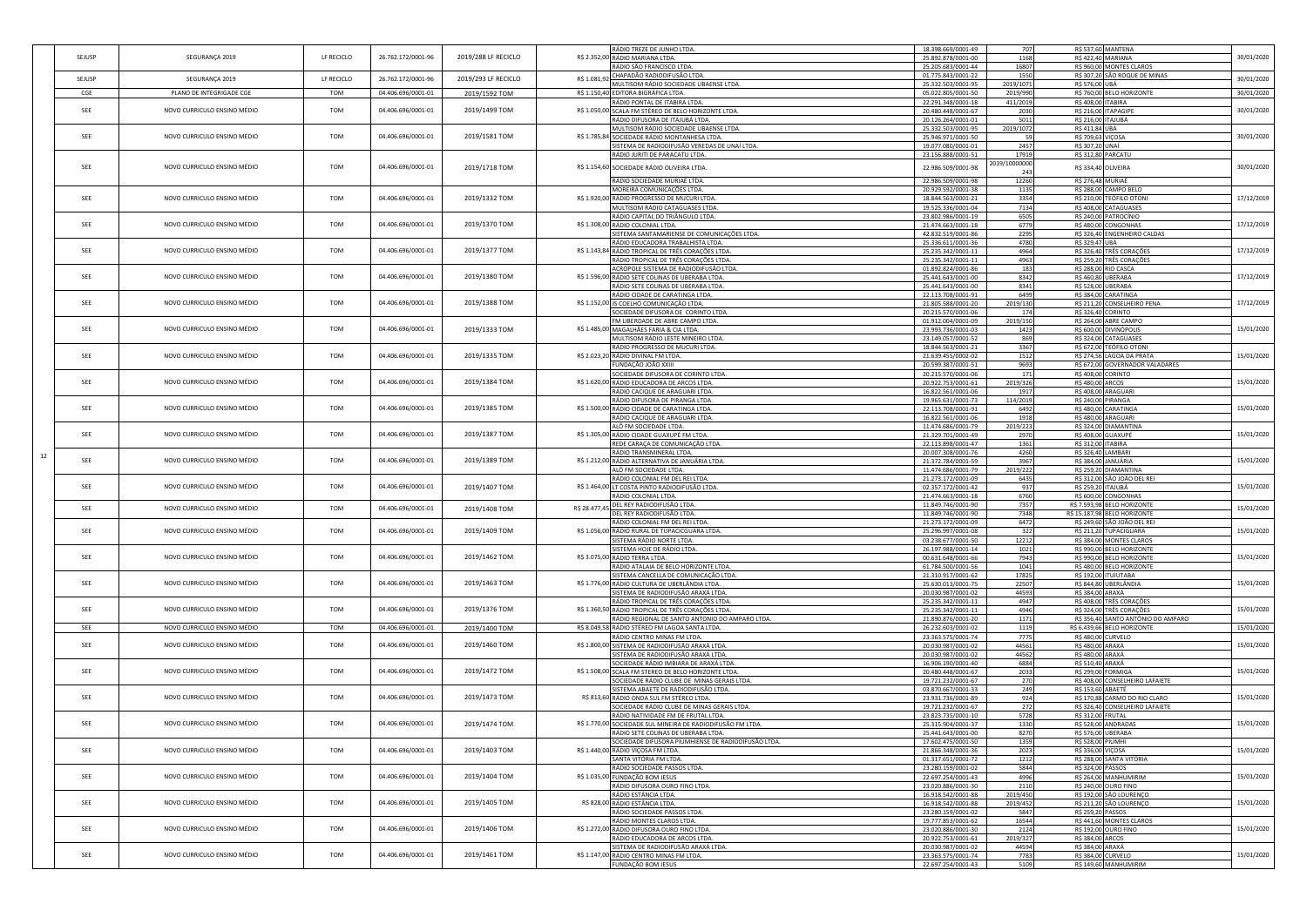|    | SEE | NOVO CURRICULO ENSINO MÉDIO                                | TOM<br>04.406.696/0001-01                       | 2019/1466 TOM |                | SISTEMA HOJE DE RÁDIO LTDA.<br>R\$ 6.150,00 RÁDIO ATALAIA DE BELO HORIZONTE LTDA.           | 26.197.988/0001-14<br>61.784.500/0001-56 | 1018<br>1040     | R\$ 1.980,00 BELO HORIZONTE<br>R\$ 960,00 BELO HORIZONTE      | 15/01/2020               |
|----|-----|------------------------------------------------------------|-------------------------------------------------|---------------|----------------|---------------------------------------------------------------------------------------------|------------------------------------------|------------------|---------------------------------------------------------------|--------------------------|
|    |     |                                                            |                                                 |               |                | RÁDIO TERRA LTDA.                                                                           | 00.631.648/0001-66                       | 7940             | R\$ 1.980,00 BELO HORIZONTE                                   |                          |
|    | SEE | NOVO CURRICULO ENSINO MÉDIO                                | TOM<br>04.406.696/0001-01                       | 2019/1464 TOM |                | R\$ 101.311,00 EMERGE BH PUBLICIDADE S/A                                                    | 25.003.169/0001-26                       | 827              | R\$ 81.048,80 BELO HORIZONTE                                  | 15/01/2020               |
|    |     |                                                            |                                                 |               |                | SOCIEDADE SUL MINEIRA DE RADIODIFUSÃO FM LTDA.                                              | 25.315.904/0001-37                       | 1329             | R\$ 422,40 ANDRADAS                                           |                          |
|    | SEE | NOVO CURRICULO ENSINO MÉDIO                                | TOM<br>04.406.696/0001-01                       | 2019/1471 TOM |                | R\$ 1.128,00 SCALA FM STÉREO DE BELO HORIZONTE LTDA.<br>RÁDIO NATIVIDADE FM DE FRUTAL LTDA. | 20.480.448/0001-67                       | 2023<br>5729     | R\$ 230,40 FORMIGA<br>R\$ 249,60 FRUTAL                       | 15/01/2020               |
|    |     |                                                            |                                                 |               |                | RÁDIO SÃO JOÃO DEL REI S/A                                                                  | 23.823.735/0001-10<br>24.726.960/0001-00 | 6190             | R\$ 240,00 SÃO JOÃO DEL REI                                   |                          |
|    | SEE | NOVO CURRICULO ENSINO MÉDIO                                | TOM<br>04.406.696/0001-01                       | 2019/1401 TOM |                | R\$ 1.080,00 RÁDIO ESTÂNCIA LTDA.                                                           | 16.918.542/0001-88                       | 2019/449         | R\$ 240,00 SÃO LOURENÇO                                       | 15/01/2020               |
|    |     |                                                            |                                                 |               |                | SISTEMA DE RADIODIFUSAO VEREDAS DE UNAI LTDA                                                | 19.077.080/0001-01                       | 2318             | R\$ 384,00 UNAÍ                                               |                          |
|    | SEE | NOVO CURRICULO ENSINO MÉDIO                                | TOM<br>04.406.696/0001-01                       |               |                | SANTA VITÓRIA FM LTDA.                                                                      | 01.317.651/0001-72                       | 1213             | R\$ 230,40 SANTA VITÓRIA                                      | 15/01/2020               |
|    |     |                                                            |                                                 | 2019/1402 TOM |                | R\$ 1.152,00 SOCIEDADE DIFUSORA PIUMHIENSE DE RADIODIFUSÃO LTDA.<br>RÁDIO VIÇOSA FM LTDA.   | 17.602.475/0001-50<br>21.866.348/0001-36 | 1423<br>2024     | R\$ 422,40 PIUMHI<br>R\$ 268,80 VIÇOSA                        |                          |
|    |     |                                                            |                                                 |               |                | RÁDIO ITAGUARA LTDA.                                                                        | 02.549.290/0001-52                       | 1089             | R\$ 207,36 ITAGUARA                                           |                          |
|    | SEE | NOVO CURRICULO ENSINO MÉDIO                                | <b>TOM</b><br>04.406.696/0001-01                | 2019/1496 TOM |                | R\$ 739,20 RÁDIO PLATINA DE ITUIUTABA LTDA.                                                 | 21.315.791/0001-19                       | 6075             | R\$ 211,20 ITUIUTABA                                          | 15/01/2020               |
|    |     |                                                            |                                                 |               |                | SCALA FM STÉREO DE BELO HORIZONTE LTDA.                                                     | 20.480.448/0001-67                       | 2024             | R\$ 172,80 ITAPAGIPE                                          |                          |
|    | SEE | NOVO CURRICULO ENSINO MÉDIO                                | TOM<br>04.406.696/0001-01                       | 2019/1500 TOM |                | RÁDIO CASTELO BRANCO LTDA                                                                   | 20.074.092/0001-61                       | 3756             | R\$ 652,80 DIVINÓPOLIS<br>R\$ 268,80 MANTENA                  |                          |
|    |     |                                                            |                                                 |               |                | R\$ 2.016,00 RÁDIO TREZE DE JUNHO LTDA.<br>SISTEMA DE COMUNICAÇÃO ALVORADA LTDA.            | 18.398.669/0001-49<br>03.018.311/0001-76 | 709<br>7012      | R\$ 345,60 IPATINGA                                           | 15/01/2020               |
|    |     |                                                            |                                                 |               |                | RÁDIO BELO HORIZONTE LTDA.                                                                  | 16.640.849/0001-60                       | 2170             | R\$ 11.575,20 BELO HORIZONTE                                  |                          |
|    | SEE | NOVO CURRICULO ENSINO MÉDIO                                | TOM<br>04.406.696/0001-01                       | 2019/1216 TOM |                | R\$ 49.269,60 RÁDIO ITATIAIA LTDA.                                                          | 17.270.950/0001-39                       | 93654            | R\$ 1.824,00 BELO HORIZONTE                                   | 15/01/2020               |
|    |     |                                                            |                                                 |               |                | RÁDIO ITATIAIA LTDA.                                                                        | 17.270.950/0001-39                       | 93612            | R\$ 26.016,48 BELO HORIZONTE                                  |                          |
|    | SEE | NOVO CURRICULO ENSINO MÉDIO                                | TOM<br>04.406.696/0001-01                       | 2019/1497 TOM |                | RÁDIO CLUBE FM ITURAMA LTDA.<br>R\$ 1.245,00 RÁDIO TREZE DE JUNHO LTDA.                     | 01.758.483/0001-50<br>18.398.669/0001-49 | 8987<br>708      | R\$ 324,00 ITURAMA<br>R\$ 336,00 MANTENA                      | 15/01/2020               |
|    |     |                                                            |                                                 |               |                | RÁDIO CULTURA DE MONLEVADE LTDA.                                                            | 71.002.448/0001-92                       | 13447            | R\$ 336,00 JOÃO MONLEVADE                                     |                          |
|    |     |                                                            |                                                 |               |                | RÁDIO ONDA NORTE FM LTDA.                                                                   | 23.396.435/0001-00                       | 688              | R\$ 153,60 JANAÚBA                                            |                          |
|    | SEE | NOVO CURRICULO ENSINO MÉDIO                                | TOM<br>04.406.696/0001-01                       | 2019/1498 TOM |                | R\$ 1.464,00 SISTEMA FAROL DE COMUNICAÇÃO LTDA.                                             | 25.384.512/0001-20                       | 12991            | R\$ 633,60 JUIZ DE FORA                                       | 15/01/2020               |
|    |     |                                                            |                                                 |               |                | FUNDAÇÃO JOSÉ DE PAIVA NETO                                                                 | 00.564.475/0001-00                       | 4672             | R\$ 384,00 MONTES CLAROS                                      |                          |
|    |     |                                                            |                                                 |               |                | MATA DA CORDA COMUNICAÇÕES LTDA.<br>R\$ 1.850,40 RÁDIO PLANALTO DE PERDIZES LTDA.           | 02.387.973/0001-50<br>20.751.657/0001-06 | 313<br>1654      | R\$ 537,60 PATOS DE MINAS<br>R\$ 172,80 PERDIZES              |                          |
|    | SEE | NOVO CURRICULO ENSINO MÉDIO                                | TOM<br>04.406.696/0001-01                       | 2019/1518 TOM |                | MULTISOMO RÁDIO CATAGUASES LTDA.                                                            | 19.525.336/0001-04                       | 7142             | R\$ 326,40 CATAGUASES                                         | 15/01/2020               |
|    |     |                                                            |                                                 |               |                | SCALA FM STÉREO DE BELO HORIZONTE LTDA.                                                     | 20.480.448/0001-67                       | 2026             | R\$ 443,52 PASSOS                                             |                          |
|    |     |                                                            |                                                 |               |                | MATA DA CORDA COMUNICAÇÕES LTDA                                                             | 02.387.973/0001-50                       | 308              | R\$ 672,00 PATOS DE MINAS                                     |                          |
|    | SEE | NOVO CURRICULO ENSINO MÉDIO                                | <b>TOM</b><br>04.406.696/0001-01                | 2019/1519 TOM |                | R\$ 1.282,50 SISTEMA ABAETE DE RADIODIFUSÃO LTDA.                                           | 03.870.667/0001-33                       | 240              | R\$ 192,00 ABAETÉ                                             | 15/01/2020               |
|    |     |                                                            |                                                 |               |                | RÁDIO DIFUSORA FM LTDA.                                                                     | 26.288.845/0001-18                       | 2475             | R\$ 162,00 ITUIUTABA                                          |                          |
|    | SEE | NOVO CURRICULO ENSINO MÉDIO                                | 04.406.696/0001-01<br><b>TOM</b>                | 2019/1520 TOM |                | SOCIEDADE CENTRO MINAS DE RÁDIO LTDA.                                                       | 03.834.834/0001-90                       | 3085             | R\$ 768,00 BOM DESPACHO                                       | 15/01/2020               |
|    |     |                                                            |                                                 |               |                | R\$ 1.923,00 RÁDIO PLANALTO DE PERDIZES LTDA.<br>SCALA FM STÉREO DE BELO HORIZONTE LTDA.    | 20.751.657/0001-06<br>20.480.448/0001-67 | 1652<br>2034     | R\$ 216,00 PERDIZES<br>R\$ 554,40 PASSOS                      |                          |
|    |     |                                                            |                                                 |               |                | <u>CHAPADÃO RADIODIFUSÃO LTDA.</u>                                                          | 01.775.843/0001-22                       | 1555             | R\$ 192,00 SÃO ROQUE DE MINAS                                 |                          |
|    | SEE | NOVO CURRICULO ENSINO MÉDIO                                | TOM<br>04.406.696/0001-01                       | 2019/1572 TOM |                | R\$ 1.470,00 SOCIEDADE MONTENSE DE RADIODIFUSÃO LTDA.                                       | 20.897.492/0001-77                       | 220              | R\$ 408,00 SANTO ANTÔNIO DO MONTE                             | 15/01/2020               |
|    |     |                                                            |                                                 |               |                | RÁDIO TROPICAL DE TIMÓTEO LTDA.                                                             | 03.900.562/0001-80                       | 894              | R\$ 576,00 TIMÓTEO                                            |                          |
|    |     |                                                            |                                                 |               |                | RÁDIO SOCIEDADE INDEPENDENTE DE PORTEIRINHA LTDA.                                           | 25.674.276/0001-86                       | 2751             | R\$ 172,80 PORTEIRINHA                                        |                          |
|    | SEE | NOVO CURRICULO ENSINO MÉDIO                                | TOM<br>04.406.696/0001-01                       | 2019/1573 TOM |                | R\$ 581,60 COMUNICAÇÕES MINAS LIBERDADE LTDA.                                               | 20.939.807/0001-00                       | 300              | R\$ 160,00 PASSOS                                             | 15/01/2020               |
|    |     |                                                            |                                                 |               |                | SISTEMA BELRIO DE RADIODIFUSÃO LTDA.<br>RÁDIO DIFUSORA DE PIRANGA LTDA.                     | 21.366.521/0001-37                       | 1330<br>122/2019 | R\$ 132,48 PIRAPORA<br>R\$ 192,00 PIRANGA                     |                          |
|    |     |                                                            |                                                 |               |                | R\$ 1.656,00 SCALA FM STÉREO DE BELO HORIZONTE LTDA.                                        | 19.965.631/0001-73<br>20.480.448/0001-67 | 2027             | R\$ 480,00 SÃO JOÃO NEPOMUCENO                                |                          |
|    | SEE | NOVO CURRICULO ENSINO MÉDIO                                | TOM<br>04.406.696/0001-01                       | 2019/1575 TOM |                | SOCIEDADE MONTENSE DE RADIODIFUSÃO LTDA                                                     | 20.897.492/0001-77                       | 221              | R\$ 326,40 SANTO ANTÔNIO DO MONTE                             | 15/01/2020               |
| 12 |     |                                                            |                                                 |               |                | SISTEMA DE RADIO DIFUSORA DE PIUMHI LTDA.                                                   | 04.473.292/0001-30                       | 5902             | R\$ 326,40 PIUMHI                                             |                          |
|    |     |                                                            |                                                 |               |                | SISTEMA DE RADIO DIFUSORA DE PIUMHI LTDA.                                                   | 04.473.292/0001-30                       | 5901             | R\$ 408,00 PIUMHI                                             |                          |
|    | SEE | NOVO CURRICULO ENSINO MÉDIO                                | TOM<br>04.406.696/0001-01                       | 2019/1580 TOM |                | R\$ 2.130,00 SCALA FM STÉREO DE BELO HORIZONTE LTDA.                                        | 20.480.448/0001-67                       | 2032             | R\$ 600,00 SÃO JOÃO NEPOMUCENO                                | 15/01/2020               |
|    |     |                                                            |                                                 |               |                | COMUNICAÇÕES FM PASSOS LTDA.<br>RÁDIO OBJETIVA 1 LTDA.                                      | 02.428.153/0001-60<br>26.071.910/0001-59 | 1695<br>504      | R\$ 528,00 PASSOS<br>R\$ 168,00 PARAGUAÇU                     |                          |
|    |     |                                                            |                                                 |               |                | SOCIEDADE RÁDIO CLUBE DE VARGINHA LTDA.                                                     | 25.859.620/0001-01                       | 2249             | R\$ 422,40 VARGINHA                                           |                          |
|    | SEE | NOVO CURRICULO ENSINO MÉDIO                                | TOM<br>04.406.696/0001-01                       | 2019/1583 TOM |                | R\$ 1.272,00 SOCIEDADE RÁDIO CLUBE DE VARGINHA LTDA                                         | 25.859.620/0001-01                       | 2252             | R\$ 172,80 VARGINHA                                           | 15/01/2020               |
|    |     |                                                            |                                                 |               |                | SISTEMA VANGUARDA DE COMUNICAÇÃO LTDA.                                                      | 18.239.996/0001-58                       | 6157             | R\$ 422,40 VARGINHA                                           |                          |
|    |     |                                                            |                                                 |               |                | RÁDIO PARAISENSE 820 AM LTDA.                                                               | 04.824.542/0001-30                       | 14275            | R\$ 259,20 SÃO SEBASTIÃO DO PARAÍSO                           |                          |
|    | SEE | NOVO CURRICULO ENSINO MÉDIO                                | TOM<br>04.406.696/0001-01                       | 2019/1577 TOM |                | R\$ 1.693,00 RÁDIO IMIGRANTES LTDA.<br>RÁDIO INDEPENDÊNCIA DE PASSOS LTDA                   | 23.123.680/0001-36<br>18.242.578/0001-10 | 5463<br>1352     | R\$ 672,00 TEÓFILO OTONI<br>R\$ 423,20 PASSOS                 | 30/01/2020               |
|    |     |                                                            |                                                 |               |                | EMISSORAS SANTA CRUZ RÁDIO E TELEVISÃO LTDA.                                                | 18.416.750/0001-04                       | 8989             | R\$ 422,40 PARÁ DE MINAS                                      |                          |
|    | SEE | NOVO CURRICULO ENSINO MÉDIO                                | TOM<br>04.406.696/0001-01                       | 2019/1712 TOM |                | R\$ 997,20 RÁDIO SÃO JOÃO DEL REI S/A                                                       | 24.726.960/0001-00                       | 6189             | R\$ 168,00 SÃO JOÃO DEL REI                                   | 30/01/2020               |
|    |     |                                                            |                                                 |               |                | RÁDIO SOCIEDADE MURIAÉ LTDA.                                                                | 22.783.195/0001-26                       | 12261            | R\$ 207,36 MURIAÉ                                             |                          |
|    |     |                                                            |                                                 |               |                | RÁDIO TROPICAL DE TIMÓTEO LTDA.                                                             | 03.900.562/0001-80                       | 895              | R\$ 460,80 TIMÓTEO                                            |                          |
|    | SEE | NOVO CURRICULO ENSINO MÉDIO                                | TOM<br>04.406.696/0001-01                       | 2019/1576 TOM |                | R\$ 1.437,00 RÁDIO PARAISENSE 820 AM LTDA.                                                  | 04.824.542/0001-30                       | 14224            | R\$ 324,00 SÃO SEBASTIÃO DO PARAÍSO                           | 30/01/2020               |
|    | SEE |                                                            | TOM                                             | 2019/1516 TOM |                | LENE RADIODIFUSÃO LTDA.                                                                     | 20.205.076/0001-60                       | 13110<br>4475    | R\$ 364,80 PARACATU                                           |                          |
|    | SEE | NOVO CURRICULO ENSINO MÉDIO<br>NOVO CURRICULO ENSINO MÉDIO | 04.406.696/0001-01<br>TOM<br>04.406.696/0001-01 | 2019/1327 TOM |                | R\$ 12.999,97 FLY MÍDIA LTDA.<br>R\$ 3.411,30 API PRODUÇÕES ARTÍSTICAS E AUDIOVISUAIS LTDA. | 07.837.330/0001-85<br>14.026.079/0001-34 | 2019/43          | R\$ 12.999,97 BELO HORIZONTE<br>R\$ 2.233,00 BELO HORIZONTE   | 30/01/2020<br>30/01/2020 |
|    | SG  | TODOS POR MINAS                                            | TOM<br>04.406.696/0001-01                       | 2019/1494 TOM |                | R\$ 16.660,00 EDITORA GLOBO S/A                                                             | 04.067.191/0001-60                       | 87948            | R\$ 13.600,00 RIO DE JANEIRO                                  | 30/01/2020               |
|    | SG  | TODOS POR MINAS                                            | TOM<br>04.406.696/0001-01                       | 2019/1579 TOM |                | R\$ 15.730,63 PROMO MÍDIA TECNOLOGIA E INTERAÇÃO LTDA.                                      | 18.796.645/0001-48                       | 2019/349         | R\$ 12.973,71 BELO HORIZONTE                                  | 30/01/2020               |
|    | SG  | TODOS POR MINAS                                            | TOM<br>04.406.696/0001-01                       | 2019/1582 TOM |                | R\$ 13.981,97 DIÁRIO DO COMÉRCIO EMPRESA JORNALÍSTICA LTDA.                                 | 17.279.068/0001-54                       | 2019/2133        | R\$ 11.531,52 BELO HORIZONTE                                  | 30/01/2020               |
|    | SG  | TODOS POR MINAS                                            | TOM<br>04.406.696/0001-01                       | 2019/1570 TOM |                | R\$ 28.077,62 EMERGE BH PUBLICIDADE S/A                                                     | 25.003.169/0001-26                       | 873              | R\$ 23.156,80 BELO HORIZONTE                                  | 15/01/2020               |
|    | SG  | TODOS POR MINAS                                            | TOM<br>04.406.696/0001-01                       | 2019/1366 TOM |                | R\$ 104.552,72 REDE VITORIOSA DE COMUNICAÇÃO LTDA.                                          | 03.521.447/0001-02                       | 28860            | R\$ 85.349,17 ITUIUTABA                                       | 17/12/2019               |
|    | SG  | <b>TODOS POR MINAS</b>                                     | TOM<br>04.406.696/0001-01                       | 2019/1514 TOM | R\$ 61.243,73  | RÁDIO ITATIAIA LTDA.                                                                        | 17.270.950/0001-39                       | 93813            | R\$32.210,88 BELO HORIZONTE                                   | 17/12/2019               |
|    |     |                                                            |                                                 |               |                | CAETE SISTEMA DE COMUNICAÇÃO LTDA.<br>TELEVISÃO SOCIEDADE LTDA.                             | 23.970.247/0001-36<br>25.288.333/0001-99 | 1898<br>2422     | R\$ 17.784,00 BELO HORIZONTE<br>R\$ 446.194,20 BELO HORIZONTE |                          |
|    |     |                                                            |                                                 |               |                | TELEVISÃO SOCIEDADE LTDA.                                                                   | 25.288.333/0001-99                       | 2423             | R\$ 50.926,20 GOVERNADOR VALADARES                            |                          |
|    | SG  | TODOS POR MINAS                                            | TOM<br>04.406.696/0001-01                       | 2019/1524 TOM | R\$ 877.626,91 | TELEVISÃO SOCIEDADE LTDA.                                                                   | 25.288.333/0001-99                       | 2424             | R\$ 167.319,00 UBERLÂNDIA                                     | 17/12/2019               |
|    |     |                                                            |                                                 |               |                | TELEVISÃO SOCIEDADE LTDA.                                                                   | 25.288.333/0001-99                       | 2425             | R\$ 59.376,60 VARGINHA                                        |                          |
|    |     |                                                            |                                                 |               |                | SOCIEDADE RÁDIO E TELEVISÃO ALTEROSA LTDA.                                                  | 17.247.925/0001-34                       | 1981             | R\$ 271.206,00 BELO HORIZONTE                                 |                          |
|    | SG  | <b>TODOS POR MINAS</b>                                     | <b>TOM</b><br>04.406.696/0001-01                | 2019/1525 TOM |                | R\$ 506.619,36 TV MINAS CENTRO-OESTE LTDA.                                                  | 01.710.918/0001-97                       | 1269             | R\$ 36.245,56 DIVINÓPOLIS                                     | 15/01/2020               |
|    | SG  | TODOS POR MINAS                                            | TOM<br>04.406.696/0001-01                       | 2019/1571 TOM |                | SOCIEDADE RÁDIO E TELEVISÃO ALTEROSA LTDA.<br>R\$ 76.672,97 TV ÔMEGA LTDA.                  | 17.247.925/0001-34<br>02.131.538/0001-60 | 1982<br>6693     | R\$ 110.378,84 BELO HORIZONTE<br>R\$ 2.308,09 BELO HORIZONTE  | 15/01/2020               |
|    |     |                                                            |                                                 |               |                | R\$ 13.960,10 CANAL 23 LTDA.                                                                | 03.602.062/0001-61                       | 3736             | R\$ 5.684,00 BELO HORIZONTE                                   |                          |
|    | SG  | TODOS POR MINAS                                            | <b>TOM</b><br>04.406.696/0001-01                | 2019/1489 TOM |                | FUNDACAO VILA RICA DE RADIO E TELEVISAO EDUCATIVA                                           | 04.706.442/0001-09                       | 186              | R\$ 5.712,00 BELO HORIZONTE                                   | 15/01/2020               |
|    | SG  | TODOS POR MINAS                                            | TOM<br>04.406.696/0001-01                       | 2019/1492 TOM |                | R\$ 76.718,82 S/A ESTADO DE MINAS                                                           | 17.247.933/0001-80                       | 2019/147071      | R\$ 56.482,82 BELO HORIZONTE                                  | 15/01/2020               |
|    |     |                                                            |                                                 |               |                | S/A ESTADO DE MINAS                                                                         | 17.247.933/0001-80                       | 2019/149314      | R\$ 6.144,79 BELO HORIZONTE                                   |                          |
|    |     | TODOS POR MINAS                                            | TOM<br>04.406.696/0001-01                       | 2019/1349 TOM | R\$ 4.735,50   | GLOBO COMUNICAÇÃO E PARTICIPAÇÕES S/A<br>GLOBO COMUNICAÇÃO E PARTICIPAÇÕES S/A              | 27.865.757/0001-02                       | 207681           | R\$ 3.230,00 BELO HORIZONTE                                   | 15/01/2020               |
|    | SG  |                                                            |                                                 |               |                |                                                                                             | 27.865.757/0001-02                       | 207724           | R\$ 1.280,00 BELO HORIZONTE                                   |                          |
|    |     |                                                            |                                                 |               |                |                                                                                             |                                          |                  |                                                               |                          |
|    | SG  | TODOS POR MINAS                                            | TOM<br>04.406.696/0001-01                       | 2019/1493 TOM |                | R\$ 16.660,00 TRÊS EDITORIAL LTDA.                                                          | 43.525.419/0001-70                       | 96               | R\$ 13.600,00 RIO DE JANEIRO                                  | 15/01/2020               |
|    | SG  | TODOS POR MINAS                                            | TOM<br>04.406.696/0001-01                       | 2019/1495 TOM |                | R\$ 19.894.00 ABRIL COMUNICACÕES S/A<br>SEMPRE EDITORA LTDA.                                | 44.597.052/0001-62<br>26.198.515/0004-84 | 185699<br>40338  | R\$ 16.240.00 BELO HORIZONTE<br>R\$ 44.910.03 BELO HORIZONTE  | 15/01/2020               |
|    | SG  | TODOS POR MINAS                                            | TOM<br>04.406.696/0001-01                       | 2019/1490 TOM |                | R\$ 119.515,26 SEMPRE EDITORA LTDA.                                                         | 26.198.515/0004-84                       | 40777            | R\$ 35.040,10 BELO HORIZONTE                                  | 15/01/2020               |
|    |     |                                                            |                                                 |               |                | SEMPRE EDITORA LTDA.                                                                        | 26.198.515/0004-84                       | 40340            | R\$ 17.760,29 BETIM                                           |                          |
|    | SG  | TODOS POR MINAS                                            | <b>TOM</b><br>04.406.696/0001-01                | 2019/1491 TOM |                | R\$ 15.679,52 BELO HORIZONTE GRÁFICA E EDITORA LTDA.<br>MANTIQUEIRA EDITORIAL LTDA.         | 25.736.463/0001-47<br>07.134.411/0001-19 | 2019/12<br>698   | R\$4.640,06 BELO HORIZONTE<br>R\$ 8.159,54 BELO HORIZONTE     | 15/01/2020               |